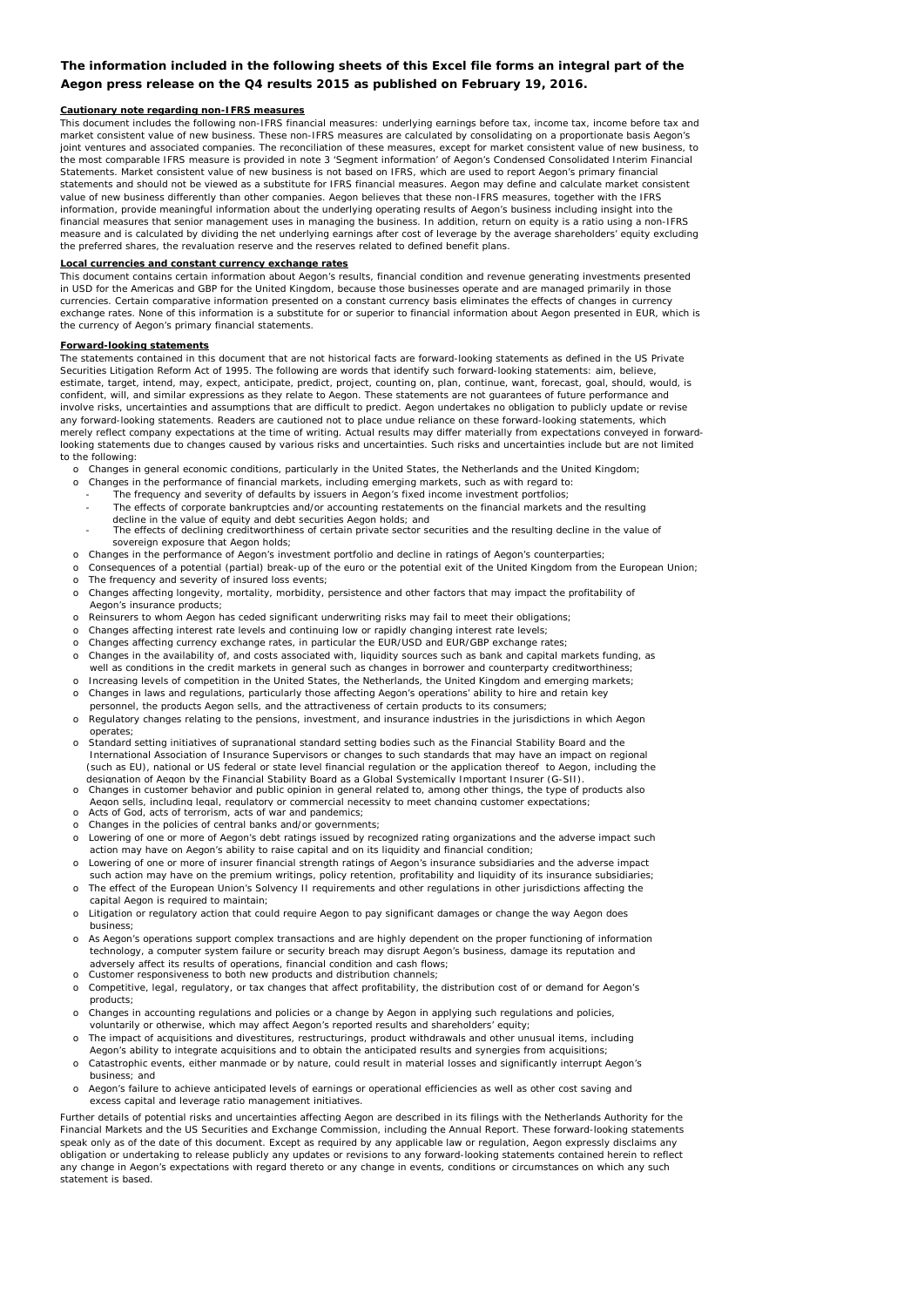| Key performance indicators              |                |         |         |    |         |      |         |         |      |
|-----------------------------------------|----------------|---------|---------|----|---------|------|---------|---------|------|
| amounts in EUR millions b)              | <b>Notes</b>   | Q4 2015 | Q3 2015 | %  | Q4 2014 | %    | FY 2015 | FY 2014 | %    |
| Underlying earnings before tax          |                | 486     | 436     | 11 | 562     | (14) | 1.939   | 1,865   | 4    |
| Net income / (loss)                     |                | 478     | (524)   | ٠  | 399     | 20   | 619     | 1,186   | (48) |
| <b>Sales</b>                            | $\overline{c}$ | 2,913   | 2.604   | 12 | 2,117   | 38   | 10.708  | 8,602   | 24   |
| Market consistent value of new business | 3              | 149     | 125     | 19 | 196     | (24) | 597     | 832     | (28) |
| Return on equity                        | 4              | 8.3%    | 6.8%    | 22 | 9.7%    | (14) | 7.5%    | 7.8%    | (4)  |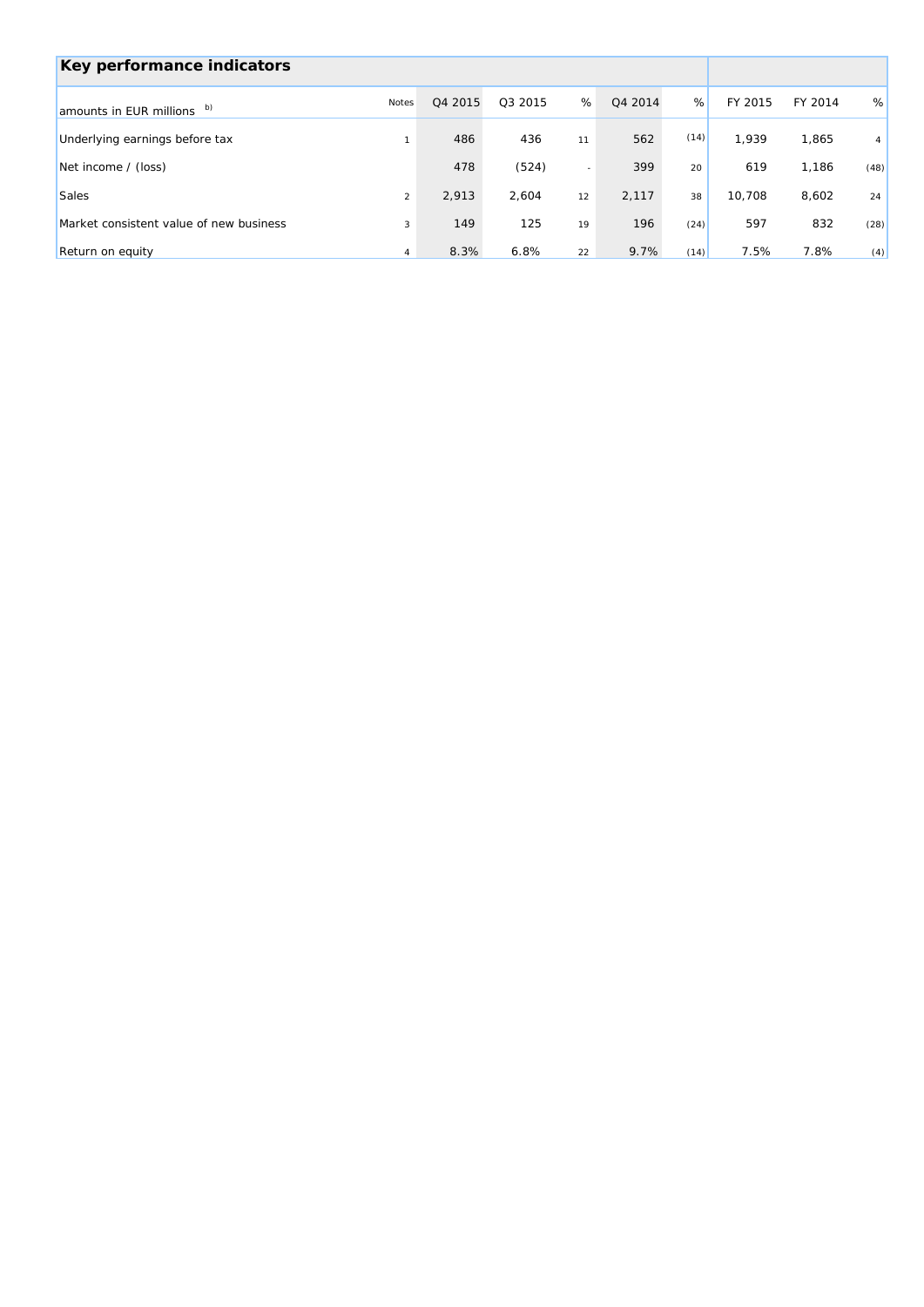| <b>Financial overview</b>                            |       |                  |                  |                |                 |                          |                  |                  |                |
|------------------------------------------------------|-------|------------------|------------------|----------------|-----------------|--------------------------|------------------|------------------|----------------|
| <b>EUR</b> millions                                  | Notes | Q4 2015          | Q3 2015          | %              | Q4 2014         | %                        | FY 2015          | FY 2014          | %              |
| Underlying earnings before tax                       |       |                  |                  |                |                 |                          |                  |                  |                |
| Americas                                             |       | 310              | 243              | 28             | 367             | (15)                     | 1,200            | 1,134            | 6              |
| The Netherlands                                      |       | 135              | 135              |                | 172             | (21)                     | 537              | 558              | (4)            |
| United Kingdom                                       |       | 26               | 27               | (4)            | 29              | (9)                      | 125              | 115              | 9              |
| <b>New Markets</b>                                   |       | 54               | 69               | (23)           | 33              | 61                       | 236              | 196              | 20             |
| Holding and other                                    |       | (39)             | (38)             | (3)            | (39)            | (2)                      | (161)            | (138)            |                |
| Underlying earnings before tax                       |       | 486              | 436              | 11             | 562             | (14)                     | 1,939            | 1,865            | (17)<br>4      |
|                                                      |       |                  |                  |                |                 |                          |                  |                  |                |
| Fair value items                                     |       | (65)             | (103)            | 36             | (132)           | 51                       | (620)            | (807)            | 23             |
| Realized gains / (losses) on investments             |       | 58               | 36               | 63             | 304             | (81)                     | 346              | 697              | (50)           |
| Net impairments                                      |       | 64               | (12)             | ÷,             | (28)            |                          | 49               | (34)             |                |
| Other income / (charges)                             |       | (19)             | (950)            | 98             | (191)           | 90                       | (980)            | (240)            |                |
| Run-off businesses                                   |       | 14               | 28               | (50)           | (3)             |                          | 52               | (21)             |                |
| Income before tax                                    |       | 537              | (565)            | $\overline{a}$ | 511             | 5                        | 786              | 1,458            | (46)           |
| Income tax                                           |       | (60)             | 41.              |                | (112)           | 47                       | (167)            | (272)            | 39             |
| Net income $\prime$ (loss)                           |       | 478              | (524)            | $\overline{a}$ | 399             | 20                       | 619              | 1,186            | (48)           |
| Net income / (loss) attributable to:                 |       |                  |                  |                |                 |                          |                  |                  |                |
| Equity holders of Aegon N.V.                         |       | 477              | (524)            |                | 399             | 20                       | 619              | 1,186            | (48)           |
| Non-controlling interests                            |       |                  | $\overline{a}$   | 174            |                 | (5)                      | 1                | 1                | 58             |
| Net underlying earnings                              |       | 420              | 355              | 18             | 429             | (2)                      | 1,552            | 1,416            | 10             |
|                                                      |       |                  |                  |                |                 |                          |                  |                  |                |
| Commissions and expenses                             |       | 1,818            | 1,510            | 20             | 1,596           | 14                       | 6,802            | 5,892            | 15             |
| of which operating expenses                          | 9     | 997              | 912              | 9              | 897             | 11                       | 3,734            | 3,312            | 13             |
| <b>New life sales</b>                                |       |                  |                  |                |                 |                          |                  |                  |                |
| Life single premiums                                 |       | 930              | 1,165            | (20)           | 1,481           | (37)                     | 4,578            | 5,596            | (18)           |
| Life recurring premiums annualized                   |       | 347              | 319              | 9              | 374             | (7)                      | 1,486            | 1,485            |                |
| Total recurring plus 1/10 single                     |       | 440              | 435              | $\mathbf{1}$   | 523             | (16)                     | 1,944            | 2,045            | (5)            |
| <b>New life sales</b>                                |       |                  |                  |                |                 |                          |                  |                  |                |
| Americas                                             | 10    | 152              | 148              | 3              | 169             | (10)                     | 599              | 552              | 9              |
| The Netherlands                                      |       | 43               | 24               | 77             | 82              | (47)                     | 130              | 251              | (48)           |
| United Kingdom                                       |       | 186              | 194              | (4)            | 194             | (4)                      | 911              | 972              | (6)            |
| New Markets                                          | 10    | 59               | 68               | (13)           | 76              | (23)                     | 304              | 271              | 12             |
| Total recurring plus 1/10 single                     |       | 440              | 435              | $\mathbf{I}$   | 523             | (16)                     | 1,944            | 2,045            | (5)            |
| New premium production accident and health insurance |       | 213              | 212              | $\overline{1}$ | 205             | 4                        | 960              | 942              | $\overline{2}$ |
| New premium production general insurance             |       | 25               | 18               | 39             | 21              | 17                       | 84               | 72               | 17             |
| Gross deposits (on and off balance)                  |       |                  |                  |                |                 |                          |                  |                  |                |
| Americas                                             | 10    | 8,511            | 7,868            | 8              | 7,764           | 10                       | 36,999           | 31,849           | 16             |
| The Netherlands                                      |       | 1,459            | 1,000            |                | 989             |                          | 5,137            | 2,781            |                |
| United Kingdom                                       |       | 68               | 71               | 46             | 67              | 48                       | 307              | 281              | 85<br>9        |
|                                                      |       |                  |                  | (3)            |                 |                          |                  |                  |                |
| New Markets<br><b>Total gross deposits</b>           | 10    | 12,311<br>22,350 | 10,455<br>19,394 | 18<br>15       | 4,864<br>13,684 | 153<br>63                | 34,761<br>77,205 | 20,519<br>55,431 | 69<br>39       |
|                                                      |       |                  |                  |                |                 |                          |                  |                  |                |
| Net deposits (on and off balance)<br>Americas        | 10    | 726              | 711              | $\overline{a}$ | (314)           |                          | 7,754            | 5,358            | 45             |
| The Netherlands                                      |       | 504              | 230              |                | 484             |                          | 1,885            | 1,131            |                |
|                                                      |       |                  | 39               | 119            | 34              | 4                        | 176              |                  | 67             |
| United Kingdom                                       |       | 40               |                  | 3              |                 | 20                       |                  | 156              | 13             |
| New Markets                                          | 10    | 1,767            | 3,564            | (50)           | 591             | 199                      | 8,581            | 3,296            | 160            |
| Total net deposits excluding run-off businesses      |       | 3,038            | 4,544            | (33)           | 794             |                          | 18,396           | 9,941            | 85             |
| Run-off businesses                                   |       | (215)            | (294)            | 27             | (170)           | (27)                     | (833)            | (1, 217)         | 32             |
| Total net deposits / (outflows)                      |       | 2,823            | 4,250            | (34)           | 625             | $\overline{\phantom{a}}$ | 17,563           | 8,724            | 101            |

|                                             | Dec. 31. | Sep. 30. |      | Dec. 31, |    |
|---------------------------------------------|----------|----------|------|----------|----|
|                                             | 2015     | 2015     | $\%$ | 2014     | %  |
| Revenue-generating investments (total)      | 707.390  | 635,458  | 11   | 558,328  | 27 |
| Investments general account                 | 160.792  | 160.830  |      | 153.653  | 5  |
| Investments for account of policyholders    | 200,226  | 193.562  |      | 191.467  | 5  |
| Off balance sheet investments third parties | 346.371  | 281.066  | 23   | 213,208  | 62 |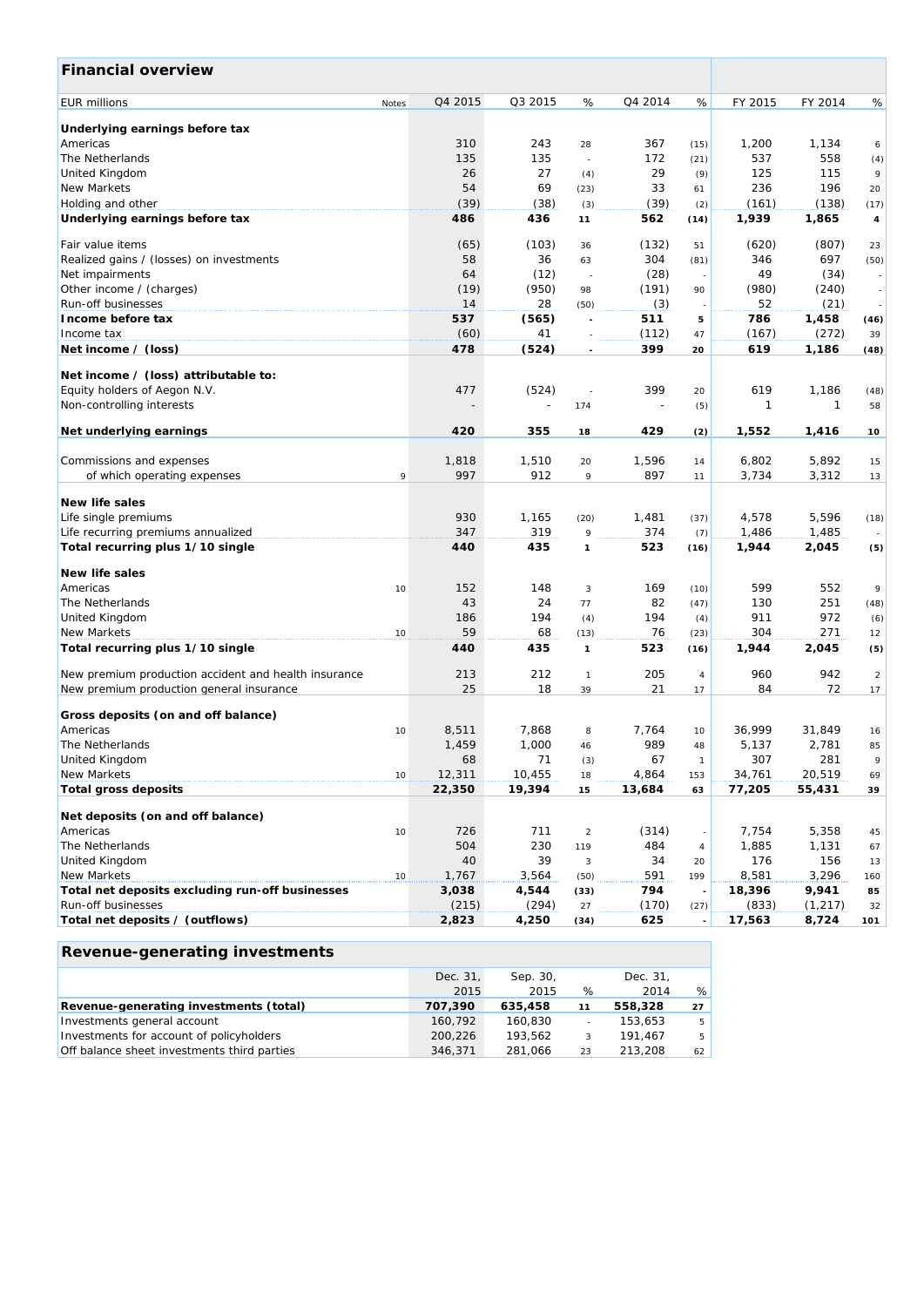| Financial overview, Q4 2015 geographically         |          |             |         |            |              |       |
|----------------------------------------------------|----------|-------------|---------|------------|--------------|-------|
|                                                    |          |             |         |            | Holding,     |       |
|                                                    |          |             |         |            | other        |       |
|                                                    |          | The         | United  | <b>New</b> | activities & |       |
| <b>EUR millions</b>                                | Americas | Netherlands | Kingdom | Markets    | eliminations | Total |
| Underlying earnings before tax by line of business |          |             |         |            |              |       |
| Life                                               | 85       | 83          | 19      | 4          |              | 191   |
| Individual savings and retirement products         | 153      |             |         | (4)        |              | 149   |
| Pensions                                           | 72       | 57          |         |            |              | 138   |
| Non-life                                           |          | (13)        |         | 14         |              |       |
| Asset Management                                   |          |             |         | 38         |              | 38    |
| Other                                              |          | 8           |         |            | (39)         | (31)  |
| Underlying earnings before tax                     | 310      | 135         | 26      | 54         | (39)         | 486   |
| Fair value items                                   | (64)     | 22          | (31)    | 9          | (1)          | (65)  |
| Realized gains / (losses) on investments           | (22)     | 33          | 38      | 10         |              | 58    |
| Net impairments                                    | 72       | (7)         |         | (1)        |              | 64    |
| Other income / (charges)                           | (29)     |             | 14      | (4)        |              | (19)  |
| Run-off businesses                                 | 14       |             |         |            |              | 14    |
| Income before tax                                  | 281      | 183         | 46      | 67         | (41)         | 537   |
| Income tax                                         | (37)     | (43)        | 17      | (17)       | 20           | (60)  |
| Net income $\prime$ (loss)                         | 244      | 140         | 63      | 51         | (20)         | 478   |
| Net underlying earnings                            | 250      | 107         | 58      | 32         | (28)         | 420   |

| <b>Employee numbers</b>                                              |          |          |            |
|----------------------------------------------------------------------|----------|----------|------------|
|                                                                      | Dec. 31, | Sep. 30. | Dec. $31.$ |
|                                                                      | 2015     | 2015     | 2014       |
| <b>Employees</b>                                                     | 31,530   | 28.675   | 28,602     |
| of which agents                                                      | 8.433    | 5.642    | 5.713      |
| of which Aegon's share of employees in joint ventures and associates | 1.983    | 1.694    | 1,614      |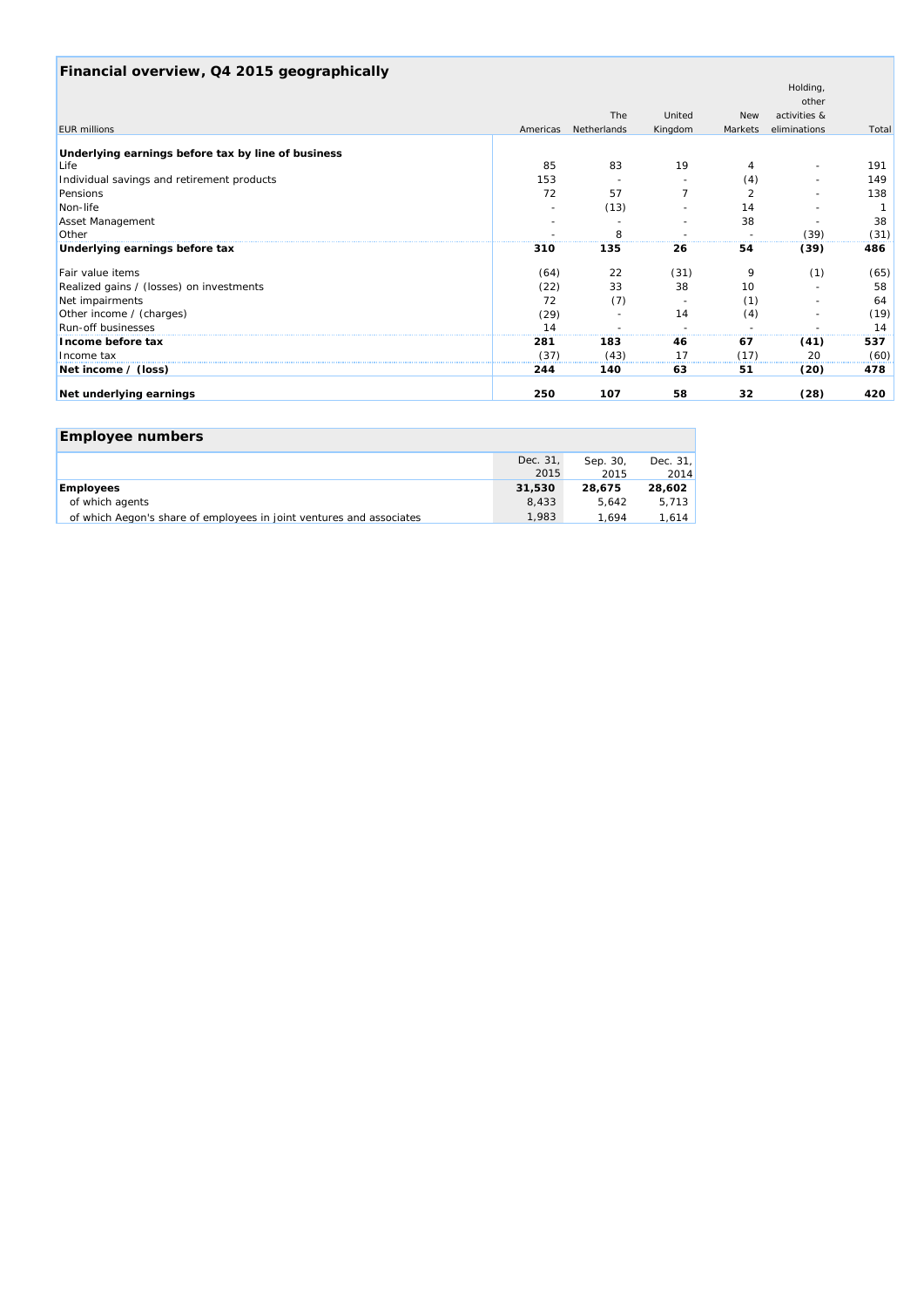| Q4 2015<br>Q3 2015<br>Q4 2014<br>FY 2015<br>FY 2014<br>%<br>%<br><b>USD millions</b><br>%<br>Notes<br>Underlying earnings before tax by line of business<br>91<br>Life insurance<br>53<br>68<br>(22)<br>213<br>(13)<br>(42)<br>$\sim$<br>8<br>37<br>78<br>140<br>212<br>Accident & health insurance<br>(52)<br>(34)<br>90<br>99<br>199<br>Life & protection<br>146<br>353<br>77<br>(9)<br>(38)<br>54<br>76<br>Retirement plans<br>67<br>(29)<br>261<br>272<br>(20)<br>(4)<br>13<br>11<br>50<br>47<br>Mutual funds<br>16<br>22<br>40<br>6<br>83<br>501<br>671<br>Variable annuities<br>135<br>145<br>(25)<br>62<br>(7)<br>19<br>(18)<br>56<br><b>Fixed annuities</b><br>66<br>172<br>(62)<br>(66)<br>÷,<br>25<br>25<br>27<br>101<br>Stable value solutions<br>109<br>(2)<br>(8)<br>(8)<br>170<br>314<br>1,271<br>Investments & retirement<br>248<br>978<br>46<br>(21)<br>(23)<br>5<br>30<br>Canada<br>$\overline{a}$<br>٠<br>$\overline{2}$<br>$\overline{2}$<br>5<br>1<br>1<br>Latin America<br>(15)<br>72<br>(72)<br>Underlying earnings before tax<br>339<br>270<br>467<br>1,506<br>1,332<br>(12)<br>26<br>(27)<br>(68)<br>(163)<br>(219)<br>Fair value items<br>(654)<br>(661)<br>58<br>69<br>$\boldsymbol{\eta}$<br>(24)<br>2<br>12<br>(83)<br>Realized gains / (losses) on investments<br>113<br>80<br>(6)<br>(26)<br>79<br>27<br>Net impairments<br>189<br>÷,<br>(27)<br>(1,014)<br>(22)<br>(69)<br>Other income / (charges)<br>(1,041)<br>97<br>(26)<br>Run- off businesses<br>15<br>31<br>(4)<br>58<br>(28)<br>(51)<br>315<br>(880)<br>208<br>889<br>Income before tax<br>(308)<br>51<br>$\overline{a}$<br>(42)<br>81<br>(20)<br>35<br>Income tax<br>(105)<br>(105)<br>Net income / (loss)<br>273<br>(798)<br>188<br>(273)<br>784<br>45<br>274<br>228<br>336<br>1,045<br>1,082<br>Net underlying earnings<br>(3)<br>20<br>(19)<br>Commissions and expenses<br>1,232<br>952<br>1,155<br>4,529<br>29<br>$\overline{7}$<br>4,446<br>$\overline{\mathbf{c}}$<br>472<br>468<br>483<br>1,871<br>of which operating expenses<br>(2)<br>1,843<br>$\mathcal{I}$<br>(2)<br><b>New life sales</b><br>10<br>34<br>33<br>$\overline{a}$<br>114<br>144<br>344<br>Life single premiums<br>(70)<br>(58)<br>699<br>204<br>Life recurring premiums annualized<br>163<br>162<br>650<br>$\mathcal{I}$<br>(20)<br>(7)<br>215<br>Total recurring plus 1/10 single<br>167<br>165<br>$\pmb{\mathcal{I}}$<br>665<br>733<br>(9)<br>(23)<br>158<br>154<br>181<br>622<br>615<br>Life & protection<br>3<br>(13)<br>$\mathcal{I}$<br>21<br>75<br>Canada<br>$\overline{a}$<br>÷,<br>9<br>11<br>42<br>43<br>Latin America<br>12<br>(27)<br>(21)<br>(2)<br>165<br>215<br>733<br>Total recurring plus 1/10 single<br>167<br>665<br>(9)<br>1<br>(23)<br>216<br>221<br>240<br>New premium production accident and health insurance<br>(10)<br>1,003<br>1,193<br>(3)<br>(16)<br>Gross deposits (on and off balance) by line of business<br>10<br>Life & protection<br>2<br>2<br>9<br>2<br>7<br>7<br>(1)<br>(20)<br>5,648<br>5,279<br>27,833<br>26,736<br>Retirement plans<br>6,327<br>12<br>20<br>$\sqrt{4}$<br>1,325<br>1,228<br>Mutual funds<br>1,462<br>5,084<br>4,879<br>8<br>(9)<br>$\overline{4}$<br>7,857<br>Variable annuities<br>1,586<br>1,806<br>(12)<br>2,819<br>10,235<br>(23)<br>(44)<br>276<br><b>Fixed annuities</b><br>63<br>63<br>81<br>323<br>(15)<br>(22)<br>9,301<br>Investments & retirement<br>8,744<br>9,642<br>41,051<br>42,173<br>(4)<br>(3)<br>6<br>Canada<br>28<br>121<br>3<br>5<br>Latin America<br>3<br>12<br>18<br>(42)<br>(35)<br>13<br>9,305<br>8,749<br>9,676<br><b>Total gross deposits</b><br>41,069<br>42,321<br>6<br>(4)<br>(3)<br>Net deposits (on and off balance) by line of business<br>10<br>Life & protection<br>(8)<br>(9)<br>(11)<br>(38)<br>(47)<br>19<br>14<br>29<br>671<br>622<br>7,945<br>Retirement plans<br>506<br>8,659<br>33<br>(8)<br>8<br>Mutual funds<br>187<br>784<br>41<br>$\overline{a}$<br>(6)<br>(78)<br>$\overline{\phantom{a}}$<br>Variable annuities<br>2,416<br>462<br>565<br>1,679<br>5,804<br>(18)<br>(72)<br>(58)<br><b>Fixed annuities</b><br>(398)<br>(395)<br>(1, 711)<br>(535)<br>(2, 526)<br>(1)<br>32<br>26<br>Stable value solutions<br>(2, 339)<br>(5, 279)<br>Investments & retirement<br>795<br>777<br>(502)<br>7,442<br>8,645<br>16<br>(2)<br>Canada<br>(59)<br>(284)<br>$\overline{\phantom{m}}$<br>$\overline{\phantom{a}}$<br>×,<br>$\overline{c}$<br>Latin America<br>(1)<br>$3_{-}$<br>9<br>(97)<br>(46)<br>Total net deposits excluding run-off businesses<br>771<br>785<br>8,607<br>7,120<br>(568)<br>(2)<br>21<br>Run-off businesses<br>(236)<br>(328)<br>(197)<br>(925)<br>(1,617)<br>28<br>(20)<br>43<br>Total net deposits / (outflows)<br>535<br>457<br>17<br>(766)<br>7,682<br>5,503<br>40 | Americas |  |  |  |  |
|------------------------------------------------------------------------------------------------------------------------------------------------------------------------------------------------------------------------------------------------------------------------------------------------------------------------------------------------------------------------------------------------------------------------------------------------------------------------------------------------------------------------------------------------------------------------------------------------------------------------------------------------------------------------------------------------------------------------------------------------------------------------------------------------------------------------------------------------------------------------------------------------------------------------------------------------------------------------------------------------------------------------------------------------------------------------------------------------------------------------------------------------------------------------------------------------------------------------------------------------------------------------------------------------------------------------------------------------------------------------------------------------------------------------------------------------------------------------------------------------------------------------------------------------------------------------------------------------------------------------------------------------------------------------------------------------------------------------------------------------------------------------------------------------------------------------------------------------------------------------------------------------------------------------------------------------------------------------------------------------------------------------------------------------------------------------------------------------------------------------------------------------------------------------------------------------------------------------------------------------------------------------------------------------------------------------------------------------------------------------------------------------------------------------------------------------------------------------------------------------------------------------------------------------------------------------------------------------------------------------------------------------------------------------------------------------------------------------------------------------------------------------------------------------------------------------------------------------------------------------------------------------------------------------------------------------------------------------------------------------------------------------------------------------------------------------------------------------------------------------------------------------------------------------------------------------------------------------------------------------------------------------------------------------------------------------------------------------------------------------------------------------------------------------------------------------------------------------------------------------------------------------------------------------------------------------------------------------------------------------------------------------------------------------------------------------------------------------------------------------------------------------------------------------------------------------------------------------------------------------------------------------------------------------------------------------------------------------------------------------------------------------------------------------------------------------------------------------------------------------------------------------------------------------------------------------------------------------------------------------------------------------------------------------------------------------------------------------------------------------------------------------------------------------------------------------------------------------------------------------------------------------------------------------------------------------------------------------------------------------------------------------------------------------------------------------------------------------------------------------------------|----------|--|--|--|--|
|                                                                                                                                                                                                                                                                                                                                                                                                                                                                                                                                                                                                                                                                                                                                                                                                                                                                                                                                                                                                                                                                                                                                                                                                                                                                                                                                                                                                                                                                                                                                                                                                                                                                                                                                                                                                                                                                                                                                                                                                                                                                                                                                                                                                                                                                                                                                                                                                                                                                                                                                                                                                                                                                                                                                                                                                                                                                                                                                                                                                                                                                                                                                                                                                                                                                                                                                                                                                                                                                                                                                                                                                                                                                                                                                                                                                                                                                                                                                                                                                                                                                                                                                                                                                                                                                                                                                                                                                                                                                                                                                                                                                                                                                                                                                                            |          |  |  |  |  |
|                                                                                                                                                                                                                                                                                                                                                                                                                                                                                                                                                                                                                                                                                                                                                                                                                                                                                                                                                                                                                                                                                                                                                                                                                                                                                                                                                                                                                                                                                                                                                                                                                                                                                                                                                                                                                                                                                                                                                                                                                                                                                                                                                                                                                                                                                                                                                                                                                                                                                                                                                                                                                                                                                                                                                                                                                                                                                                                                                                                                                                                                                                                                                                                                                                                                                                                                                                                                                                                                                                                                                                                                                                                                                                                                                                                                                                                                                                                                                                                                                                                                                                                                                                                                                                                                                                                                                                                                                                                                                                                                                                                                                                                                                                                                                            |          |  |  |  |  |
|                                                                                                                                                                                                                                                                                                                                                                                                                                                                                                                                                                                                                                                                                                                                                                                                                                                                                                                                                                                                                                                                                                                                                                                                                                                                                                                                                                                                                                                                                                                                                                                                                                                                                                                                                                                                                                                                                                                                                                                                                                                                                                                                                                                                                                                                                                                                                                                                                                                                                                                                                                                                                                                                                                                                                                                                                                                                                                                                                                                                                                                                                                                                                                                                                                                                                                                                                                                                                                                                                                                                                                                                                                                                                                                                                                                                                                                                                                                                                                                                                                                                                                                                                                                                                                                                                                                                                                                                                                                                                                                                                                                                                                                                                                                                                            |          |  |  |  |  |
|                                                                                                                                                                                                                                                                                                                                                                                                                                                                                                                                                                                                                                                                                                                                                                                                                                                                                                                                                                                                                                                                                                                                                                                                                                                                                                                                                                                                                                                                                                                                                                                                                                                                                                                                                                                                                                                                                                                                                                                                                                                                                                                                                                                                                                                                                                                                                                                                                                                                                                                                                                                                                                                                                                                                                                                                                                                                                                                                                                                                                                                                                                                                                                                                                                                                                                                                                                                                                                                                                                                                                                                                                                                                                                                                                                                                                                                                                                                                                                                                                                                                                                                                                                                                                                                                                                                                                                                                                                                                                                                                                                                                                                                                                                                                                            |          |  |  |  |  |
|                                                                                                                                                                                                                                                                                                                                                                                                                                                                                                                                                                                                                                                                                                                                                                                                                                                                                                                                                                                                                                                                                                                                                                                                                                                                                                                                                                                                                                                                                                                                                                                                                                                                                                                                                                                                                                                                                                                                                                                                                                                                                                                                                                                                                                                                                                                                                                                                                                                                                                                                                                                                                                                                                                                                                                                                                                                                                                                                                                                                                                                                                                                                                                                                                                                                                                                                                                                                                                                                                                                                                                                                                                                                                                                                                                                                                                                                                                                                                                                                                                                                                                                                                                                                                                                                                                                                                                                                                                                                                                                                                                                                                                                                                                                                                            |          |  |  |  |  |
|                                                                                                                                                                                                                                                                                                                                                                                                                                                                                                                                                                                                                                                                                                                                                                                                                                                                                                                                                                                                                                                                                                                                                                                                                                                                                                                                                                                                                                                                                                                                                                                                                                                                                                                                                                                                                                                                                                                                                                                                                                                                                                                                                                                                                                                                                                                                                                                                                                                                                                                                                                                                                                                                                                                                                                                                                                                                                                                                                                                                                                                                                                                                                                                                                                                                                                                                                                                                                                                                                                                                                                                                                                                                                                                                                                                                                                                                                                                                                                                                                                                                                                                                                                                                                                                                                                                                                                                                                                                                                                                                                                                                                                                                                                                                                            |          |  |  |  |  |
|                                                                                                                                                                                                                                                                                                                                                                                                                                                                                                                                                                                                                                                                                                                                                                                                                                                                                                                                                                                                                                                                                                                                                                                                                                                                                                                                                                                                                                                                                                                                                                                                                                                                                                                                                                                                                                                                                                                                                                                                                                                                                                                                                                                                                                                                                                                                                                                                                                                                                                                                                                                                                                                                                                                                                                                                                                                                                                                                                                                                                                                                                                                                                                                                                                                                                                                                                                                                                                                                                                                                                                                                                                                                                                                                                                                                                                                                                                                                                                                                                                                                                                                                                                                                                                                                                                                                                                                                                                                                                                                                                                                                                                                                                                                                                            |          |  |  |  |  |
|                                                                                                                                                                                                                                                                                                                                                                                                                                                                                                                                                                                                                                                                                                                                                                                                                                                                                                                                                                                                                                                                                                                                                                                                                                                                                                                                                                                                                                                                                                                                                                                                                                                                                                                                                                                                                                                                                                                                                                                                                                                                                                                                                                                                                                                                                                                                                                                                                                                                                                                                                                                                                                                                                                                                                                                                                                                                                                                                                                                                                                                                                                                                                                                                                                                                                                                                                                                                                                                                                                                                                                                                                                                                                                                                                                                                                                                                                                                                                                                                                                                                                                                                                                                                                                                                                                                                                                                                                                                                                                                                                                                                                                                                                                                                                            |          |  |  |  |  |
|                                                                                                                                                                                                                                                                                                                                                                                                                                                                                                                                                                                                                                                                                                                                                                                                                                                                                                                                                                                                                                                                                                                                                                                                                                                                                                                                                                                                                                                                                                                                                                                                                                                                                                                                                                                                                                                                                                                                                                                                                                                                                                                                                                                                                                                                                                                                                                                                                                                                                                                                                                                                                                                                                                                                                                                                                                                                                                                                                                                                                                                                                                                                                                                                                                                                                                                                                                                                                                                                                                                                                                                                                                                                                                                                                                                                                                                                                                                                                                                                                                                                                                                                                                                                                                                                                                                                                                                                                                                                                                                                                                                                                                                                                                                                                            |          |  |  |  |  |
|                                                                                                                                                                                                                                                                                                                                                                                                                                                                                                                                                                                                                                                                                                                                                                                                                                                                                                                                                                                                                                                                                                                                                                                                                                                                                                                                                                                                                                                                                                                                                                                                                                                                                                                                                                                                                                                                                                                                                                                                                                                                                                                                                                                                                                                                                                                                                                                                                                                                                                                                                                                                                                                                                                                                                                                                                                                                                                                                                                                                                                                                                                                                                                                                                                                                                                                                                                                                                                                                                                                                                                                                                                                                                                                                                                                                                                                                                                                                                                                                                                                                                                                                                                                                                                                                                                                                                                                                                                                                                                                                                                                                                                                                                                                                                            |          |  |  |  |  |
|                                                                                                                                                                                                                                                                                                                                                                                                                                                                                                                                                                                                                                                                                                                                                                                                                                                                                                                                                                                                                                                                                                                                                                                                                                                                                                                                                                                                                                                                                                                                                                                                                                                                                                                                                                                                                                                                                                                                                                                                                                                                                                                                                                                                                                                                                                                                                                                                                                                                                                                                                                                                                                                                                                                                                                                                                                                                                                                                                                                                                                                                                                                                                                                                                                                                                                                                                                                                                                                                                                                                                                                                                                                                                                                                                                                                                                                                                                                                                                                                                                                                                                                                                                                                                                                                                                                                                                                                                                                                                                                                                                                                                                                                                                                                                            |          |  |  |  |  |
|                                                                                                                                                                                                                                                                                                                                                                                                                                                                                                                                                                                                                                                                                                                                                                                                                                                                                                                                                                                                                                                                                                                                                                                                                                                                                                                                                                                                                                                                                                                                                                                                                                                                                                                                                                                                                                                                                                                                                                                                                                                                                                                                                                                                                                                                                                                                                                                                                                                                                                                                                                                                                                                                                                                                                                                                                                                                                                                                                                                                                                                                                                                                                                                                                                                                                                                                                                                                                                                                                                                                                                                                                                                                                                                                                                                                                                                                                                                                                                                                                                                                                                                                                                                                                                                                                                                                                                                                                                                                                                                                                                                                                                                                                                                                                            |          |  |  |  |  |
|                                                                                                                                                                                                                                                                                                                                                                                                                                                                                                                                                                                                                                                                                                                                                                                                                                                                                                                                                                                                                                                                                                                                                                                                                                                                                                                                                                                                                                                                                                                                                                                                                                                                                                                                                                                                                                                                                                                                                                                                                                                                                                                                                                                                                                                                                                                                                                                                                                                                                                                                                                                                                                                                                                                                                                                                                                                                                                                                                                                                                                                                                                                                                                                                                                                                                                                                                                                                                                                                                                                                                                                                                                                                                                                                                                                                                                                                                                                                                                                                                                                                                                                                                                                                                                                                                                                                                                                                                                                                                                                                                                                                                                                                                                                                                            |          |  |  |  |  |
|                                                                                                                                                                                                                                                                                                                                                                                                                                                                                                                                                                                                                                                                                                                                                                                                                                                                                                                                                                                                                                                                                                                                                                                                                                                                                                                                                                                                                                                                                                                                                                                                                                                                                                                                                                                                                                                                                                                                                                                                                                                                                                                                                                                                                                                                                                                                                                                                                                                                                                                                                                                                                                                                                                                                                                                                                                                                                                                                                                                                                                                                                                                                                                                                                                                                                                                                                                                                                                                                                                                                                                                                                                                                                                                                                                                                                                                                                                                                                                                                                                                                                                                                                                                                                                                                                                                                                                                                                                                                                                                                                                                                                                                                                                                                                            |          |  |  |  |  |
|                                                                                                                                                                                                                                                                                                                                                                                                                                                                                                                                                                                                                                                                                                                                                                                                                                                                                                                                                                                                                                                                                                                                                                                                                                                                                                                                                                                                                                                                                                                                                                                                                                                                                                                                                                                                                                                                                                                                                                                                                                                                                                                                                                                                                                                                                                                                                                                                                                                                                                                                                                                                                                                                                                                                                                                                                                                                                                                                                                                                                                                                                                                                                                                                                                                                                                                                                                                                                                                                                                                                                                                                                                                                                                                                                                                                                                                                                                                                                                                                                                                                                                                                                                                                                                                                                                                                                                                                                                                                                                                                                                                                                                                                                                                                                            |          |  |  |  |  |
|                                                                                                                                                                                                                                                                                                                                                                                                                                                                                                                                                                                                                                                                                                                                                                                                                                                                                                                                                                                                                                                                                                                                                                                                                                                                                                                                                                                                                                                                                                                                                                                                                                                                                                                                                                                                                                                                                                                                                                                                                                                                                                                                                                                                                                                                                                                                                                                                                                                                                                                                                                                                                                                                                                                                                                                                                                                                                                                                                                                                                                                                                                                                                                                                                                                                                                                                                                                                                                                                                                                                                                                                                                                                                                                                                                                                                                                                                                                                                                                                                                                                                                                                                                                                                                                                                                                                                                                                                                                                                                                                                                                                                                                                                                                                                            |          |  |  |  |  |
|                                                                                                                                                                                                                                                                                                                                                                                                                                                                                                                                                                                                                                                                                                                                                                                                                                                                                                                                                                                                                                                                                                                                                                                                                                                                                                                                                                                                                                                                                                                                                                                                                                                                                                                                                                                                                                                                                                                                                                                                                                                                                                                                                                                                                                                                                                                                                                                                                                                                                                                                                                                                                                                                                                                                                                                                                                                                                                                                                                                                                                                                                                                                                                                                                                                                                                                                                                                                                                                                                                                                                                                                                                                                                                                                                                                                                                                                                                                                                                                                                                                                                                                                                                                                                                                                                                                                                                                                                                                                                                                                                                                                                                                                                                                                                            |          |  |  |  |  |
|                                                                                                                                                                                                                                                                                                                                                                                                                                                                                                                                                                                                                                                                                                                                                                                                                                                                                                                                                                                                                                                                                                                                                                                                                                                                                                                                                                                                                                                                                                                                                                                                                                                                                                                                                                                                                                                                                                                                                                                                                                                                                                                                                                                                                                                                                                                                                                                                                                                                                                                                                                                                                                                                                                                                                                                                                                                                                                                                                                                                                                                                                                                                                                                                                                                                                                                                                                                                                                                                                                                                                                                                                                                                                                                                                                                                                                                                                                                                                                                                                                                                                                                                                                                                                                                                                                                                                                                                                                                                                                                                                                                                                                                                                                                                                            |          |  |  |  |  |
|                                                                                                                                                                                                                                                                                                                                                                                                                                                                                                                                                                                                                                                                                                                                                                                                                                                                                                                                                                                                                                                                                                                                                                                                                                                                                                                                                                                                                                                                                                                                                                                                                                                                                                                                                                                                                                                                                                                                                                                                                                                                                                                                                                                                                                                                                                                                                                                                                                                                                                                                                                                                                                                                                                                                                                                                                                                                                                                                                                                                                                                                                                                                                                                                                                                                                                                                                                                                                                                                                                                                                                                                                                                                                                                                                                                                                                                                                                                                                                                                                                                                                                                                                                                                                                                                                                                                                                                                                                                                                                                                                                                                                                                                                                                                                            |          |  |  |  |  |
|                                                                                                                                                                                                                                                                                                                                                                                                                                                                                                                                                                                                                                                                                                                                                                                                                                                                                                                                                                                                                                                                                                                                                                                                                                                                                                                                                                                                                                                                                                                                                                                                                                                                                                                                                                                                                                                                                                                                                                                                                                                                                                                                                                                                                                                                                                                                                                                                                                                                                                                                                                                                                                                                                                                                                                                                                                                                                                                                                                                                                                                                                                                                                                                                                                                                                                                                                                                                                                                                                                                                                                                                                                                                                                                                                                                                                                                                                                                                                                                                                                                                                                                                                                                                                                                                                                                                                                                                                                                                                                                                                                                                                                                                                                                                                            |          |  |  |  |  |
|                                                                                                                                                                                                                                                                                                                                                                                                                                                                                                                                                                                                                                                                                                                                                                                                                                                                                                                                                                                                                                                                                                                                                                                                                                                                                                                                                                                                                                                                                                                                                                                                                                                                                                                                                                                                                                                                                                                                                                                                                                                                                                                                                                                                                                                                                                                                                                                                                                                                                                                                                                                                                                                                                                                                                                                                                                                                                                                                                                                                                                                                                                                                                                                                                                                                                                                                                                                                                                                                                                                                                                                                                                                                                                                                                                                                                                                                                                                                                                                                                                                                                                                                                                                                                                                                                                                                                                                                                                                                                                                                                                                                                                                                                                                                                            |          |  |  |  |  |
|                                                                                                                                                                                                                                                                                                                                                                                                                                                                                                                                                                                                                                                                                                                                                                                                                                                                                                                                                                                                                                                                                                                                                                                                                                                                                                                                                                                                                                                                                                                                                                                                                                                                                                                                                                                                                                                                                                                                                                                                                                                                                                                                                                                                                                                                                                                                                                                                                                                                                                                                                                                                                                                                                                                                                                                                                                                                                                                                                                                                                                                                                                                                                                                                                                                                                                                                                                                                                                                                                                                                                                                                                                                                                                                                                                                                                                                                                                                                                                                                                                                                                                                                                                                                                                                                                                                                                                                                                                                                                                                                                                                                                                                                                                                                                            |          |  |  |  |  |
|                                                                                                                                                                                                                                                                                                                                                                                                                                                                                                                                                                                                                                                                                                                                                                                                                                                                                                                                                                                                                                                                                                                                                                                                                                                                                                                                                                                                                                                                                                                                                                                                                                                                                                                                                                                                                                                                                                                                                                                                                                                                                                                                                                                                                                                                                                                                                                                                                                                                                                                                                                                                                                                                                                                                                                                                                                                                                                                                                                                                                                                                                                                                                                                                                                                                                                                                                                                                                                                                                                                                                                                                                                                                                                                                                                                                                                                                                                                                                                                                                                                                                                                                                                                                                                                                                                                                                                                                                                                                                                                                                                                                                                                                                                                                                            |          |  |  |  |  |
|                                                                                                                                                                                                                                                                                                                                                                                                                                                                                                                                                                                                                                                                                                                                                                                                                                                                                                                                                                                                                                                                                                                                                                                                                                                                                                                                                                                                                                                                                                                                                                                                                                                                                                                                                                                                                                                                                                                                                                                                                                                                                                                                                                                                                                                                                                                                                                                                                                                                                                                                                                                                                                                                                                                                                                                                                                                                                                                                                                                                                                                                                                                                                                                                                                                                                                                                                                                                                                                                                                                                                                                                                                                                                                                                                                                                                                                                                                                                                                                                                                                                                                                                                                                                                                                                                                                                                                                                                                                                                                                                                                                                                                                                                                                                                            |          |  |  |  |  |
|                                                                                                                                                                                                                                                                                                                                                                                                                                                                                                                                                                                                                                                                                                                                                                                                                                                                                                                                                                                                                                                                                                                                                                                                                                                                                                                                                                                                                                                                                                                                                                                                                                                                                                                                                                                                                                                                                                                                                                                                                                                                                                                                                                                                                                                                                                                                                                                                                                                                                                                                                                                                                                                                                                                                                                                                                                                                                                                                                                                                                                                                                                                                                                                                                                                                                                                                                                                                                                                                                                                                                                                                                                                                                                                                                                                                                                                                                                                                                                                                                                                                                                                                                                                                                                                                                                                                                                                                                                                                                                                                                                                                                                                                                                                                                            |          |  |  |  |  |
|                                                                                                                                                                                                                                                                                                                                                                                                                                                                                                                                                                                                                                                                                                                                                                                                                                                                                                                                                                                                                                                                                                                                                                                                                                                                                                                                                                                                                                                                                                                                                                                                                                                                                                                                                                                                                                                                                                                                                                                                                                                                                                                                                                                                                                                                                                                                                                                                                                                                                                                                                                                                                                                                                                                                                                                                                                                                                                                                                                                                                                                                                                                                                                                                                                                                                                                                                                                                                                                                                                                                                                                                                                                                                                                                                                                                                                                                                                                                                                                                                                                                                                                                                                                                                                                                                                                                                                                                                                                                                                                                                                                                                                                                                                                                                            |          |  |  |  |  |
|                                                                                                                                                                                                                                                                                                                                                                                                                                                                                                                                                                                                                                                                                                                                                                                                                                                                                                                                                                                                                                                                                                                                                                                                                                                                                                                                                                                                                                                                                                                                                                                                                                                                                                                                                                                                                                                                                                                                                                                                                                                                                                                                                                                                                                                                                                                                                                                                                                                                                                                                                                                                                                                                                                                                                                                                                                                                                                                                                                                                                                                                                                                                                                                                                                                                                                                                                                                                                                                                                                                                                                                                                                                                                                                                                                                                                                                                                                                                                                                                                                                                                                                                                                                                                                                                                                                                                                                                                                                                                                                                                                                                                                                                                                                                                            |          |  |  |  |  |
|                                                                                                                                                                                                                                                                                                                                                                                                                                                                                                                                                                                                                                                                                                                                                                                                                                                                                                                                                                                                                                                                                                                                                                                                                                                                                                                                                                                                                                                                                                                                                                                                                                                                                                                                                                                                                                                                                                                                                                                                                                                                                                                                                                                                                                                                                                                                                                                                                                                                                                                                                                                                                                                                                                                                                                                                                                                                                                                                                                                                                                                                                                                                                                                                                                                                                                                                                                                                                                                                                                                                                                                                                                                                                                                                                                                                                                                                                                                                                                                                                                                                                                                                                                                                                                                                                                                                                                                                                                                                                                                                                                                                                                                                                                                                                            |          |  |  |  |  |
|                                                                                                                                                                                                                                                                                                                                                                                                                                                                                                                                                                                                                                                                                                                                                                                                                                                                                                                                                                                                                                                                                                                                                                                                                                                                                                                                                                                                                                                                                                                                                                                                                                                                                                                                                                                                                                                                                                                                                                                                                                                                                                                                                                                                                                                                                                                                                                                                                                                                                                                                                                                                                                                                                                                                                                                                                                                                                                                                                                                                                                                                                                                                                                                                                                                                                                                                                                                                                                                                                                                                                                                                                                                                                                                                                                                                                                                                                                                                                                                                                                                                                                                                                                                                                                                                                                                                                                                                                                                                                                                                                                                                                                                                                                                                                            |          |  |  |  |  |
|                                                                                                                                                                                                                                                                                                                                                                                                                                                                                                                                                                                                                                                                                                                                                                                                                                                                                                                                                                                                                                                                                                                                                                                                                                                                                                                                                                                                                                                                                                                                                                                                                                                                                                                                                                                                                                                                                                                                                                                                                                                                                                                                                                                                                                                                                                                                                                                                                                                                                                                                                                                                                                                                                                                                                                                                                                                                                                                                                                                                                                                                                                                                                                                                                                                                                                                                                                                                                                                                                                                                                                                                                                                                                                                                                                                                                                                                                                                                                                                                                                                                                                                                                                                                                                                                                                                                                                                                                                                                                                                                                                                                                                                                                                                                                            |          |  |  |  |  |
|                                                                                                                                                                                                                                                                                                                                                                                                                                                                                                                                                                                                                                                                                                                                                                                                                                                                                                                                                                                                                                                                                                                                                                                                                                                                                                                                                                                                                                                                                                                                                                                                                                                                                                                                                                                                                                                                                                                                                                                                                                                                                                                                                                                                                                                                                                                                                                                                                                                                                                                                                                                                                                                                                                                                                                                                                                                                                                                                                                                                                                                                                                                                                                                                                                                                                                                                                                                                                                                                                                                                                                                                                                                                                                                                                                                                                                                                                                                                                                                                                                                                                                                                                                                                                                                                                                                                                                                                                                                                                                                                                                                                                                                                                                                                                            |          |  |  |  |  |
|                                                                                                                                                                                                                                                                                                                                                                                                                                                                                                                                                                                                                                                                                                                                                                                                                                                                                                                                                                                                                                                                                                                                                                                                                                                                                                                                                                                                                                                                                                                                                                                                                                                                                                                                                                                                                                                                                                                                                                                                                                                                                                                                                                                                                                                                                                                                                                                                                                                                                                                                                                                                                                                                                                                                                                                                                                                                                                                                                                                                                                                                                                                                                                                                                                                                                                                                                                                                                                                                                                                                                                                                                                                                                                                                                                                                                                                                                                                                                                                                                                                                                                                                                                                                                                                                                                                                                                                                                                                                                                                                                                                                                                                                                                                                                            |          |  |  |  |  |
|                                                                                                                                                                                                                                                                                                                                                                                                                                                                                                                                                                                                                                                                                                                                                                                                                                                                                                                                                                                                                                                                                                                                                                                                                                                                                                                                                                                                                                                                                                                                                                                                                                                                                                                                                                                                                                                                                                                                                                                                                                                                                                                                                                                                                                                                                                                                                                                                                                                                                                                                                                                                                                                                                                                                                                                                                                                                                                                                                                                                                                                                                                                                                                                                                                                                                                                                                                                                                                                                                                                                                                                                                                                                                                                                                                                                                                                                                                                                                                                                                                                                                                                                                                                                                                                                                                                                                                                                                                                                                                                                                                                                                                                                                                                                                            |          |  |  |  |  |
|                                                                                                                                                                                                                                                                                                                                                                                                                                                                                                                                                                                                                                                                                                                                                                                                                                                                                                                                                                                                                                                                                                                                                                                                                                                                                                                                                                                                                                                                                                                                                                                                                                                                                                                                                                                                                                                                                                                                                                                                                                                                                                                                                                                                                                                                                                                                                                                                                                                                                                                                                                                                                                                                                                                                                                                                                                                                                                                                                                                                                                                                                                                                                                                                                                                                                                                                                                                                                                                                                                                                                                                                                                                                                                                                                                                                                                                                                                                                                                                                                                                                                                                                                                                                                                                                                                                                                                                                                                                                                                                                                                                                                                                                                                                                                            |          |  |  |  |  |
|                                                                                                                                                                                                                                                                                                                                                                                                                                                                                                                                                                                                                                                                                                                                                                                                                                                                                                                                                                                                                                                                                                                                                                                                                                                                                                                                                                                                                                                                                                                                                                                                                                                                                                                                                                                                                                                                                                                                                                                                                                                                                                                                                                                                                                                                                                                                                                                                                                                                                                                                                                                                                                                                                                                                                                                                                                                                                                                                                                                                                                                                                                                                                                                                                                                                                                                                                                                                                                                                                                                                                                                                                                                                                                                                                                                                                                                                                                                                                                                                                                                                                                                                                                                                                                                                                                                                                                                                                                                                                                                                                                                                                                                                                                                                                            |          |  |  |  |  |
|                                                                                                                                                                                                                                                                                                                                                                                                                                                                                                                                                                                                                                                                                                                                                                                                                                                                                                                                                                                                                                                                                                                                                                                                                                                                                                                                                                                                                                                                                                                                                                                                                                                                                                                                                                                                                                                                                                                                                                                                                                                                                                                                                                                                                                                                                                                                                                                                                                                                                                                                                                                                                                                                                                                                                                                                                                                                                                                                                                                                                                                                                                                                                                                                                                                                                                                                                                                                                                                                                                                                                                                                                                                                                                                                                                                                                                                                                                                                                                                                                                                                                                                                                                                                                                                                                                                                                                                                                                                                                                                                                                                                                                                                                                                                                            |          |  |  |  |  |
|                                                                                                                                                                                                                                                                                                                                                                                                                                                                                                                                                                                                                                                                                                                                                                                                                                                                                                                                                                                                                                                                                                                                                                                                                                                                                                                                                                                                                                                                                                                                                                                                                                                                                                                                                                                                                                                                                                                                                                                                                                                                                                                                                                                                                                                                                                                                                                                                                                                                                                                                                                                                                                                                                                                                                                                                                                                                                                                                                                                                                                                                                                                                                                                                                                                                                                                                                                                                                                                                                                                                                                                                                                                                                                                                                                                                                                                                                                                                                                                                                                                                                                                                                                                                                                                                                                                                                                                                                                                                                                                                                                                                                                                                                                                                                            |          |  |  |  |  |
|                                                                                                                                                                                                                                                                                                                                                                                                                                                                                                                                                                                                                                                                                                                                                                                                                                                                                                                                                                                                                                                                                                                                                                                                                                                                                                                                                                                                                                                                                                                                                                                                                                                                                                                                                                                                                                                                                                                                                                                                                                                                                                                                                                                                                                                                                                                                                                                                                                                                                                                                                                                                                                                                                                                                                                                                                                                                                                                                                                                                                                                                                                                                                                                                                                                                                                                                                                                                                                                                                                                                                                                                                                                                                                                                                                                                                                                                                                                                                                                                                                                                                                                                                                                                                                                                                                                                                                                                                                                                                                                                                                                                                                                                                                                                                            |          |  |  |  |  |
|                                                                                                                                                                                                                                                                                                                                                                                                                                                                                                                                                                                                                                                                                                                                                                                                                                                                                                                                                                                                                                                                                                                                                                                                                                                                                                                                                                                                                                                                                                                                                                                                                                                                                                                                                                                                                                                                                                                                                                                                                                                                                                                                                                                                                                                                                                                                                                                                                                                                                                                                                                                                                                                                                                                                                                                                                                                                                                                                                                                                                                                                                                                                                                                                                                                                                                                                                                                                                                                                                                                                                                                                                                                                                                                                                                                                                                                                                                                                                                                                                                                                                                                                                                                                                                                                                                                                                                                                                                                                                                                                                                                                                                                                                                                                                            |          |  |  |  |  |
|                                                                                                                                                                                                                                                                                                                                                                                                                                                                                                                                                                                                                                                                                                                                                                                                                                                                                                                                                                                                                                                                                                                                                                                                                                                                                                                                                                                                                                                                                                                                                                                                                                                                                                                                                                                                                                                                                                                                                                                                                                                                                                                                                                                                                                                                                                                                                                                                                                                                                                                                                                                                                                                                                                                                                                                                                                                                                                                                                                                                                                                                                                                                                                                                                                                                                                                                                                                                                                                                                                                                                                                                                                                                                                                                                                                                                                                                                                                                                                                                                                                                                                                                                                                                                                                                                                                                                                                                                                                                                                                                                                                                                                                                                                                                                            |          |  |  |  |  |
|                                                                                                                                                                                                                                                                                                                                                                                                                                                                                                                                                                                                                                                                                                                                                                                                                                                                                                                                                                                                                                                                                                                                                                                                                                                                                                                                                                                                                                                                                                                                                                                                                                                                                                                                                                                                                                                                                                                                                                                                                                                                                                                                                                                                                                                                                                                                                                                                                                                                                                                                                                                                                                                                                                                                                                                                                                                                                                                                                                                                                                                                                                                                                                                                                                                                                                                                                                                                                                                                                                                                                                                                                                                                                                                                                                                                                                                                                                                                                                                                                                                                                                                                                                                                                                                                                                                                                                                                                                                                                                                                                                                                                                                                                                                                                            |          |  |  |  |  |
|                                                                                                                                                                                                                                                                                                                                                                                                                                                                                                                                                                                                                                                                                                                                                                                                                                                                                                                                                                                                                                                                                                                                                                                                                                                                                                                                                                                                                                                                                                                                                                                                                                                                                                                                                                                                                                                                                                                                                                                                                                                                                                                                                                                                                                                                                                                                                                                                                                                                                                                                                                                                                                                                                                                                                                                                                                                                                                                                                                                                                                                                                                                                                                                                                                                                                                                                                                                                                                                                                                                                                                                                                                                                                                                                                                                                                                                                                                                                                                                                                                                                                                                                                                                                                                                                                                                                                                                                                                                                                                                                                                                                                                                                                                                                                            |          |  |  |  |  |
|                                                                                                                                                                                                                                                                                                                                                                                                                                                                                                                                                                                                                                                                                                                                                                                                                                                                                                                                                                                                                                                                                                                                                                                                                                                                                                                                                                                                                                                                                                                                                                                                                                                                                                                                                                                                                                                                                                                                                                                                                                                                                                                                                                                                                                                                                                                                                                                                                                                                                                                                                                                                                                                                                                                                                                                                                                                                                                                                                                                                                                                                                                                                                                                                                                                                                                                                                                                                                                                                                                                                                                                                                                                                                                                                                                                                                                                                                                                                                                                                                                                                                                                                                                                                                                                                                                                                                                                                                                                                                                                                                                                                                                                                                                                                                            |          |  |  |  |  |
|                                                                                                                                                                                                                                                                                                                                                                                                                                                                                                                                                                                                                                                                                                                                                                                                                                                                                                                                                                                                                                                                                                                                                                                                                                                                                                                                                                                                                                                                                                                                                                                                                                                                                                                                                                                                                                                                                                                                                                                                                                                                                                                                                                                                                                                                                                                                                                                                                                                                                                                                                                                                                                                                                                                                                                                                                                                                                                                                                                                                                                                                                                                                                                                                                                                                                                                                                                                                                                                                                                                                                                                                                                                                                                                                                                                                                                                                                                                                                                                                                                                                                                                                                                                                                                                                                                                                                                                                                                                                                                                                                                                                                                                                                                                                                            |          |  |  |  |  |
|                                                                                                                                                                                                                                                                                                                                                                                                                                                                                                                                                                                                                                                                                                                                                                                                                                                                                                                                                                                                                                                                                                                                                                                                                                                                                                                                                                                                                                                                                                                                                                                                                                                                                                                                                                                                                                                                                                                                                                                                                                                                                                                                                                                                                                                                                                                                                                                                                                                                                                                                                                                                                                                                                                                                                                                                                                                                                                                                                                                                                                                                                                                                                                                                                                                                                                                                                                                                                                                                                                                                                                                                                                                                                                                                                                                                                                                                                                                                                                                                                                                                                                                                                                                                                                                                                                                                                                                                                                                                                                                                                                                                                                                                                                                                                            |          |  |  |  |  |
|                                                                                                                                                                                                                                                                                                                                                                                                                                                                                                                                                                                                                                                                                                                                                                                                                                                                                                                                                                                                                                                                                                                                                                                                                                                                                                                                                                                                                                                                                                                                                                                                                                                                                                                                                                                                                                                                                                                                                                                                                                                                                                                                                                                                                                                                                                                                                                                                                                                                                                                                                                                                                                                                                                                                                                                                                                                                                                                                                                                                                                                                                                                                                                                                                                                                                                                                                                                                                                                                                                                                                                                                                                                                                                                                                                                                                                                                                                                                                                                                                                                                                                                                                                                                                                                                                                                                                                                                                                                                                                                                                                                                                                                                                                                                                            |          |  |  |  |  |
|                                                                                                                                                                                                                                                                                                                                                                                                                                                                                                                                                                                                                                                                                                                                                                                                                                                                                                                                                                                                                                                                                                                                                                                                                                                                                                                                                                                                                                                                                                                                                                                                                                                                                                                                                                                                                                                                                                                                                                                                                                                                                                                                                                                                                                                                                                                                                                                                                                                                                                                                                                                                                                                                                                                                                                                                                                                                                                                                                                                                                                                                                                                                                                                                                                                                                                                                                                                                                                                                                                                                                                                                                                                                                                                                                                                                                                                                                                                                                                                                                                                                                                                                                                                                                                                                                                                                                                                                                                                                                                                                                                                                                                                                                                                                                            |          |  |  |  |  |
|                                                                                                                                                                                                                                                                                                                                                                                                                                                                                                                                                                                                                                                                                                                                                                                                                                                                                                                                                                                                                                                                                                                                                                                                                                                                                                                                                                                                                                                                                                                                                                                                                                                                                                                                                                                                                                                                                                                                                                                                                                                                                                                                                                                                                                                                                                                                                                                                                                                                                                                                                                                                                                                                                                                                                                                                                                                                                                                                                                                                                                                                                                                                                                                                                                                                                                                                                                                                                                                                                                                                                                                                                                                                                                                                                                                                                                                                                                                                                                                                                                                                                                                                                                                                                                                                                                                                                                                                                                                                                                                                                                                                                                                                                                                                                            |          |  |  |  |  |
|                                                                                                                                                                                                                                                                                                                                                                                                                                                                                                                                                                                                                                                                                                                                                                                                                                                                                                                                                                                                                                                                                                                                                                                                                                                                                                                                                                                                                                                                                                                                                                                                                                                                                                                                                                                                                                                                                                                                                                                                                                                                                                                                                                                                                                                                                                                                                                                                                                                                                                                                                                                                                                                                                                                                                                                                                                                                                                                                                                                                                                                                                                                                                                                                                                                                                                                                                                                                                                                                                                                                                                                                                                                                                                                                                                                                                                                                                                                                                                                                                                                                                                                                                                                                                                                                                                                                                                                                                                                                                                                                                                                                                                                                                                                                                            |          |  |  |  |  |
|                                                                                                                                                                                                                                                                                                                                                                                                                                                                                                                                                                                                                                                                                                                                                                                                                                                                                                                                                                                                                                                                                                                                                                                                                                                                                                                                                                                                                                                                                                                                                                                                                                                                                                                                                                                                                                                                                                                                                                                                                                                                                                                                                                                                                                                                                                                                                                                                                                                                                                                                                                                                                                                                                                                                                                                                                                                                                                                                                                                                                                                                                                                                                                                                                                                                                                                                                                                                                                                                                                                                                                                                                                                                                                                                                                                                                                                                                                                                                                                                                                                                                                                                                                                                                                                                                                                                                                                                                                                                                                                                                                                                                                                                                                                                                            |          |  |  |  |  |
|                                                                                                                                                                                                                                                                                                                                                                                                                                                                                                                                                                                                                                                                                                                                                                                                                                                                                                                                                                                                                                                                                                                                                                                                                                                                                                                                                                                                                                                                                                                                                                                                                                                                                                                                                                                                                                                                                                                                                                                                                                                                                                                                                                                                                                                                                                                                                                                                                                                                                                                                                                                                                                                                                                                                                                                                                                                                                                                                                                                                                                                                                                                                                                                                                                                                                                                                                                                                                                                                                                                                                                                                                                                                                                                                                                                                                                                                                                                                                                                                                                                                                                                                                                                                                                                                                                                                                                                                                                                                                                                                                                                                                                                                                                                                                            |          |  |  |  |  |
|                                                                                                                                                                                                                                                                                                                                                                                                                                                                                                                                                                                                                                                                                                                                                                                                                                                                                                                                                                                                                                                                                                                                                                                                                                                                                                                                                                                                                                                                                                                                                                                                                                                                                                                                                                                                                                                                                                                                                                                                                                                                                                                                                                                                                                                                                                                                                                                                                                                                                                                                                                                                                                                                                                                                                                                                                                                                                                                                                                                                                                                                                                                                                                                                                                                                                                                                                                                                                                                                                                                                                                                                                                                                                                                                                                                                                                                                                                                                                                                                                                                                                                                                                                                                                                                                                                                                                                                                                                                                                                                                                                                                                                                                                                                                                            |          |  |  |  |  |
|                                                                                                                                                                                                                                                                                                                                                                                                                                                                                                                                                                                                                                                                                                                                                                                                                                                                                                                                                                                                                                                                                                                                                                                                                                                                                                                                                                                                                                                                                                                                                                                                                                                                                                                                                                                                                                                                                                                                                                                                                                                                                                                                                                                                                                                                                                                                                                                                                                                                                                                                                                                                                                                                                                                                                                                                                                                                                                                                                                                                                                                                                                                                                                                                                                                                                                                                                                                                                                                                                                                                                                                                                                                                                                                                                                                                                                                                                                                                                                                                                                                                                                                                                                                                                                                                                                                                                                                                                                                                                                                                                                                                                                                                                                                                                            |          |  |  |  |  |
|                                                                                                                                                                                                                                                                                                                                                                                                                                                                                                                                                                                                                                                                                                                                                                                                                                                                                                                                                                                                                                                                                                                                                                                                                                                                                                                                                                                                                                                                                                                                                                                                                                                                                                                                                                                                                                                                                                                                                                                                                                                                                                                                                                                                                                                                                                                                                                                                                                                                                                                                                                                                                                                                                                                                                                                                                                                                                                                                                                                                                                                                                                                                                                                                                                                                                                                                                                                                                                                                                                                                                                                                                                                                                                                                                                                                                                                                                                                                                                                                                                                                                                                                                                                                                                                                                                                                                                                                                                                                                                                                                                                                                                                                                                                                                            |          |  |  |  |  |
|                                                                                                                                                                                                                                                                                                                                                                                                                                                                                                                                                                                                                                                                                                                                                                                                                                                                                                                                                                                                                                                                                                                                                                                                                                                                                                                                                                                                                                                                                                                                                                                                                                                                                                                                                                                                                                                                                                                                                                                                                                                                                                                                                                                                                                                                                                                                                                                                                                                                                                                                                                                                                                                                                                                                                                                                                                                                                                                                                                                                                                                                                                                                                                                                                                                                                                                                                                                                                                                                                                                                                                                                                                                                                                                                                                                                                                                                                                                                                                                                                                                                                                                                                                                                                                                                                                                                                                                                                                                                                                                                                                                                                                                                                                                                                            |          |  |  |  |  |
|                                                                                                                                                                                                                                                                                                                                                                                                                                                                                                                                                                                                                                                                                                                                                                                                                                                                                                                                                                                                                                                                                                                                                                                                                                                                                                                                                                                                                                                                                                                                                                                                                                                                                                                                                                                                                                                                                                                                                                                                                                                                                                                                                                                                                                                                                                                                                                                                                                                                                                                                                                                                                                                                                                                                                                                                                                                                                                                                                                                                                                                                                                                                                                                                                                                                                                                                                                                                                                                                                                                                                                                                                                                                                                                                                                                                                                                                                                                                                                                                                                                                                                                                                                                                                                                                                                                                                                                                                                                                                                                                                                                                                                                                                                                                                            |          |  |  |  |  |
|                                                                                                                                                                                                                                                                                                                                                                                                                                                                                                                                                                                                                                                                                                                                                                                                                                                                                                                                                                                                                                                                                                                                                                                                                                                                                                                                                                                                                                                                                                                                                                                                                                                                                                                                                                                                                                                                                                                                                                                                                                                                                                                                                                                                                                                                                                                                                                                                                                                                                                                                                                                                                                                                                                                                                                                                                                                                                                                                                                                                                                                                                                                                                                                                                                                                                                                                                                                                                                                                                                                                                                                                                                                                                                                                                                                                                                                                                                                                                                                                                                                                                                                                                                                                                                                                                                                                                                                                                                                                                                                                                                                                                                                                                                                                                            |          |  |  |  |  |
|                                                                                                                                                                                                                                                                                                                                                                                                                                                                                                                                                                                                                                                                                                                                                                                                                                                                                                                                                                                                                                                                                                                                                                                                                                                                                                                                                                                                                                                                                                                                                                                                                                                                                                                                                                                                                                                                                                                                                                                                                                                                                                                                                                                                                                                                                                                                                                                                                                                                                                                                                                                                                                                                                                                                                                                                                                                                                                                                                                                                                                                                                                                                                                                                                                                                                                                                                                                                                                                                                                                                                                                                                                                                                                                                                                                                                                                                                                                                                                                                                                                                                                                                                                                                                                                                                                                                                                                                                                                                                                                                                                                                                                                                                                                                                            |          |  |  |  |  |

|                                             | Dec. 31. | Sep. 30. |      | Dec. 31. |                 |
|---------------------------------------------|----------|----------|------|----------|-----------------|
|                                             | 2015     | 2015     | $\%$ | 2014     | %               |
| Revenue-generating investments (total)      | 436.136  | 374.282  | 17   | 379.914  | 15 <sup>1</sup> |
| Investments general account                 | 95.182   | 97.613   | (2)  | 101.067  | (6)             |
| Investments for account of policyholders    | 109.894  | 107.575  |      | 110.287  | - 1             |
| Off balance sheet investments third parties | 231,060  | 169.093  | 37   | 168.561  | 37              |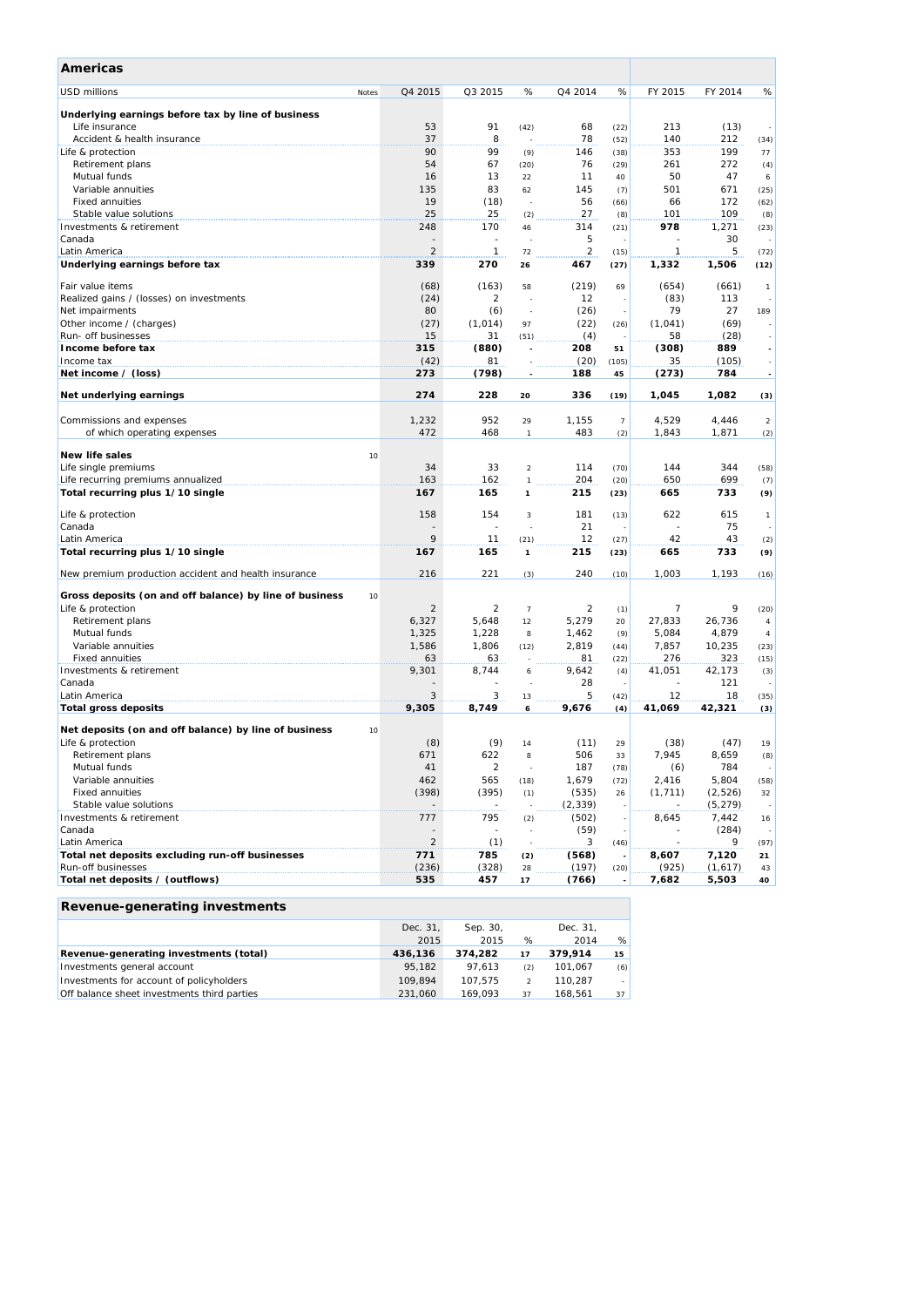| <b>The Netherlands</b>                                  |              |                |                          |                |                |      |         |         |               |
|---------------------------------------------------------|--------------|----------------|--------------------------|----------------|----------------|------|---------|---------|---------------|
| <b>EUR millions</b>                                     | <b>Notes</b> | Q4 2015        | Q3 2015                  | %              | Q4 2014        | %    | FY 2015 | FY 2014 | %             |
| Underlying earnings before tax by line of business      |              |                |                          |                |                |      |         |         |               |
| Life and Savings                                        |              | 83             | 81                       | 3              | 102            | (18) | 325     | 336     | (3)           |
| Pensions                                                |              | 57             | 47                       | 22             | 58             | (2)  | 212     | 195     | 9             |
| Non-life                                                |              | (13)           | 1                        |                | 9              |      | (21)    | 13      |               |
| Distribution                                            |              | 8              | 6                        | 34             | $\overline{2}$ |      | 22      | 15      | 50            |
| Underlying earnings before tax                          |              | 135            | 135                      | $\overline{a}$ | 172            | (21) | 537     | 558     | (4)           |
| Fair value items                                        |              | 22             | (1)                      | ÷.             | 61             | (65) | 55      | (207)   |               |
| Realized gains / (losses) on investments                |              | 33             | 32                       | $\overline{4}$ | 248            | (87) | 306     | 431     | (29)          |
| Net impairments                                         |              | (7)            | (6)                      | (19)           | (5)            | (39) | (20)    | (12)    | (76)          |
| Other income / (charges)                                |              |                | $\overline{\phantom{a}}$ |                | (99)           |      | (22)    | (113)   | 81            |
| Income before tax                                       |              | 183            | 160                      | 14             | 377            | (51) | 857     | 658     | 30            |
| Income tax                                              |              | (43)           | (34)                     | (26)           | (105)          | 59   | (196)   | (166)   | (18)          |
| Net income / (loss)                                     |              | 140            | 126                      | 11             | 272            | (49) | 661     | 491     | 34            |
| Net underlying earnings                                 |              | 107            | 104                      | 3              | 123            | (13) | 419     | 423     | (1)           |
| Commissions and expenses                                |              | 272            | 243                      | 12             | 210            | 29   | 1,053   | 977     | 8             |
| of which operating expenses                             |              | 228            | 193                      | 18             | 152            | 50   | 831     | 726     | 14            |
| New life sales                                          |              |                |                          |                |                |      |         |         |               |
| Life single premiums                                    |              | 241            | 199                      | 21             | 658            | (63) | 841     | 2,218   | (62)          |
| Life recurring premiums annualized                      |              | 19             | 5                        |                | 16             | 17   | 46      | 29      | 58            |
| Total recurring plus 1/10 single                        |              | 43             | 24                       | 77             | 82             | (47) | 130     | 251     | (48)          |
| Life and Savings                                        |              | $\overline{7}$ | 6                        | 5              | 5              | 26   | 32      | 33      | (2)           |
| Pensions                                                |              | 37             | 18                       | 102            | 77             | (52) | 98      | 218     | (55)          |
| Total recurring plus 1/10 single                        |              | 43             | 24                       | 77             | 82             | (47) | 130     | 251     | (48)          |
| New premium production accident and health insurance    |              | 2              | 1                        | 47             | $\mathbf{1}$   | 19   | 9       | 9       | $\mathcal{I}$ |
| New premium production general insurance                |              | 7              | $\overline{7}$           | (5)            | 6              | 14   | 29      | 26      | $77$          |
| Mortgages production                                    |              | 2,003          | 1,499                    | 34             | 847            | 137  | 5,880   | 4,758   | 24            |
| Gross deposits (on and off balance) by line of business |              |                |                          |                |                |      |         |         |               |
| Life and Savings                                        |              | 1,374          | 886                      | 55             | 968            | 42   | 4,870   | 2,708   | 80            |
| Pensions                                                |              | 85             | 114                      | (26)           | 21             |      | 267     | 73      |               |
| <b>Total gross deposits</b>                             |              | 1,459          | 1,000                    | 46             | 989            | 48   | 5,137   | 2,781   | 85            |
| Net deposits (on and off balance) by line of business   |              |                |                          |                |                |      |         |         |               |
| Life and Savings                                        |              | 420            | 116                      | ÷.             | 463            | (9)  | 1,618   | 1,058   | 53            |
| Pensions                                                |              | 85             | 114                      | (26)           | 21             |      | 267     | 73      |               |
| Total net deposits / (outflows)                         |              | 504            | 230                      | 119            | 484            | 4    | 1,885   | 1,131   | 67            |

|                                             | Dec. 31. | Sep. 30. |                          | Dec. 31. |                |
|---------------------------------------------|----------|----------|--------------------------|----------|----------------|
|                                             | 2015     | 2015     | $\%$                     | 2014     | $\%$           |
| Revenue-generating investments (total)      | 80.648   | 80.864   | $\overline{\phantom{a}}$ | 81.974   | (2)            |
| Investments general account                 | 52.996   | 53.530   | (1)                      | 51.898   | $\overline{2}$ |
| Investments for account of policyholders    | 26.756   | 26.470   |                          | 29.209   | (8)            |
| Off balance sheet investments third parties | 897      | 863      | $\overline{4}$           | 868      | 3              |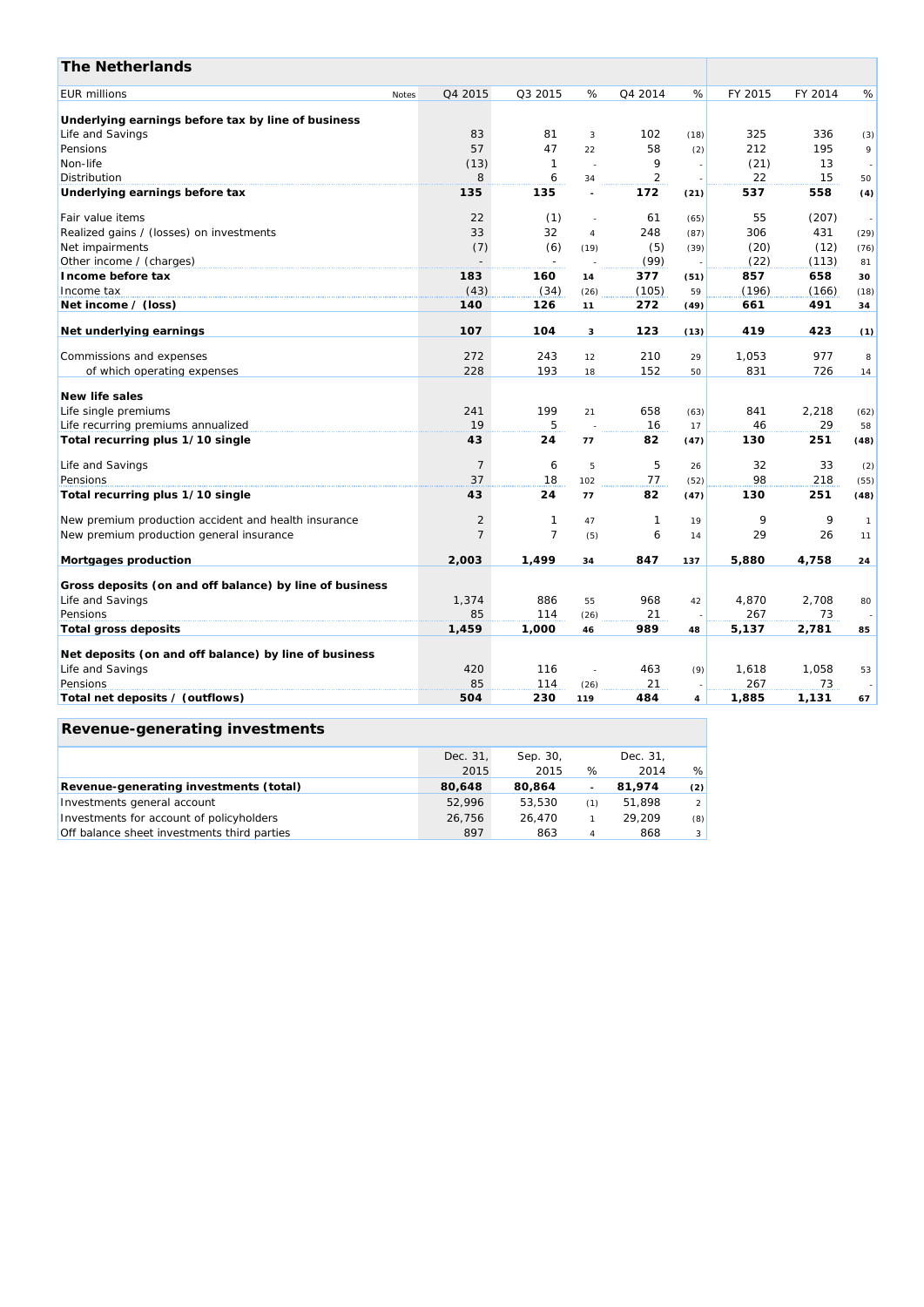| <b>United Kingdom</b>                                        |         |         |                |                |      |         |              |              |
|--------------------------------------------------------------|---------|---------|----------------|----------------|------|---------|--------------|--------------|
| <b>GBP</b> millions<br><b>Notes</b>                          | Q4 2015 | Q3 2015 | %              | Q4 2014        | %    | FY 2015 | FY 2014      | %            |
|                                                              |         |         |                |                |      |         |              |              |
| Underlying earnings before tax by line of business           |         |         |                |                |      |         |              |              |
| Life                                                         | 13      | 10      | 34             | 20             | (33) | 58      | 77           | (24)         |
| Pensions                                                     | 5       | 9       | (44)           | $\overline{c}$ | 124  | 33      | 16           | 108          |
| Underlying earnings before tax                               | 19      | 19      | (4)            | 22             | (17) | 91      | 92           | (2)          |
| Fair value items                                             | (23)    | 25      |                | $\mathbf{1}$   |      | (19)    | (12)         | (62)         |
| Realized gains / (losses) on investments                     | 27      | $\sim$  |                | 33             | (17) | 69      | 132          | (48)         |
| Other income / (charges)                                     | 10<br>5 | 2       |                | (30)           |      | 19      | (40)         |              |
| Income before tax                                            | 33      | 47      | (29)           | 26             | 27   | 160     | 173          | (8)          |
| Income tax attributable to policyholder return               | (10)    | 5       |                | (13)           | 23   | (12)    | (34)         | 63           |
| Income before income tax on shareholders return              | 23      | 52      | (55)           | 13             | 77   | 147     | 139          | 6            |
| Income tax on shareholders return                            | 23      | (7)     |                | 14             | 60   | 11      | 5            | 135          |
| Net income / (loss)                                          | 46      | 44      | 3              | 27             | 68   | 158     | 143          | 10           |
|                                                              |         |         |                |                |      |         |              |              |
| Net underlying earnings                                      | 42      | 17      | 148            | 36             | 19   | 112     | 108          | 3            |
| Commissions and expenses                                     | 124     | 124     |                | 185            | (33) | 508     | 620          | (18)         |
| of which operating expenses                                  | 66      | 63      | 5              | 117            | (43) | 259     | 354          | (27)         |
|                                                              |         |         |                |                |      |         |              |              |
| <b>New life sales</b>                                        | 6       |         |                |                |      |         |              |              |
| Life single premiums                                         | 322     | 397     | (19)           | 323            |      | 1,498   | 1.617        | (7)          |
| Life recurring premiums annualized                           | 101     | 99      | $\overline{3}$ | 120            | (15) | 511     | 622          | (18)         |
| Total recurring plus 1/10 single                             | 134     | 139     | (4)            | 152            | (12) | 661     | 783          | (16)         |
| Life                                                         | 13      | 13      | $\overline{3}$ | 12             | 5    | 52      | 53           | (1)          |
| Pensions                                                     | 121     | 126     | (4)            | 140            | (14) | 609     | 731          | (17)         |
| Total recurring plus 1/10 single                             | 134     | 139     | (4)            | 152            | (12) | 661     | 783          | (16)         |
| New premium production accident and health insurance         |         |         |                |                |      |         | $\mathbf{1}$ |              |
| Gross deposits (on and off balance) by line of business      |         |         |                |                |      |         |              |              |
| Savings                                                      | 49      | 51      | (3)            | 53             | (7)  | 223     | 227          | (2)          |
| <b>Total gross deposits</b>                                  | 49      | 51      | (3)            | 53             | (7)  | 223     | 227          | (2)          |
| Net deposits (on and off balance) by line of business        |         |         |                |                |      |         |              |              |
| Variable annuities                                           | (11)    | (11)    | 6              | (17)           | 39   | (50)    | (71)         | 30           |
| Savings                                                      | 40      | 39      |                | 44             | (9)  | 178     | 197          | (10)         |
| Total net deposits / (outflows)                              | 29      | 28      | 4              | 26             | 10   | 128     | 126          | $\mathbf{1}$ |
|                                                              |         |         |                |                |      |         |              |              |
| Platform assets under administration (balance end of period) | 6,437   | 5,327   | 21             | 2,746          | 134  | 6,437   | 2,746        | 134          |

|                                             | Dec. 31. | Sep. 30. |    | Dec. 31. |     |
|---------------------------------------------|----------|----------|----|----------|-----|
|                                             | 2015     | 2015     | %  | 2014     | %   |
| Revenue-generating investments (total)      | 58,951   | 57.575   |    | 60.479   | (3) |
| Investments general account                 | 10.185   | 10.036   |    | 10.249   | (1) |
| Investments for account of policyholders    | 48.154   | 46.987   |    | 49.788   | (3) |
| Off balance sheet investments third parties | 612      | 552      | 11 | 443      | 38  |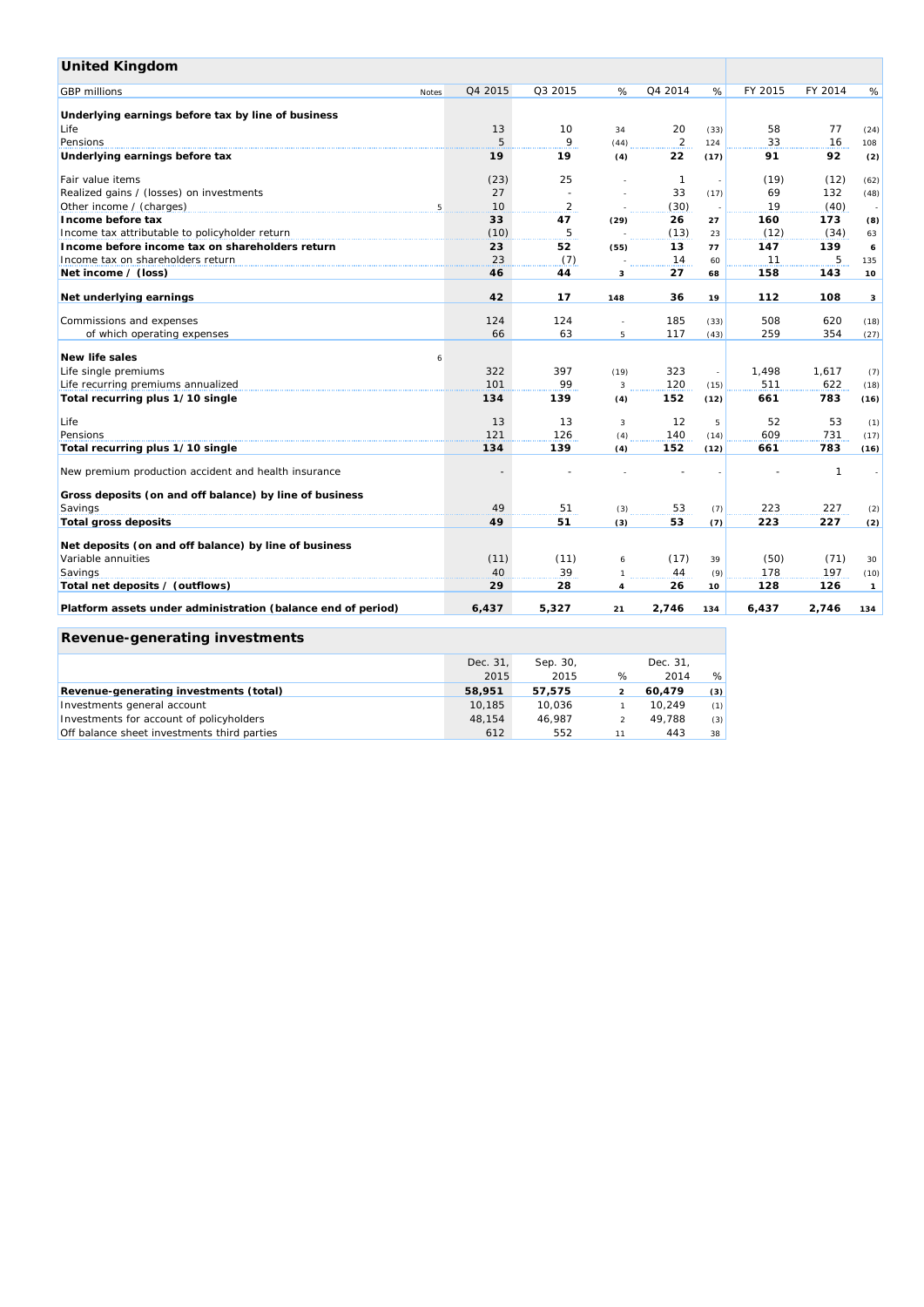| <b>New Markets</b>                                   |         |                |                        |                |      |         |          |      |
|------------------------------------------------------|---------|----------------|------------------------|----------------|------|---------|----------|------|
| <b>EUR</b> millions<br>Notes                         | Q4 2015 | Q3 2015        | %                      | Q4 2014        | %    | FY 2015 | FY 2014  | %    |
| Underlying earnings before tax                       |         |                |                        |                |      |         |          |      |
| Central & Eastern Europe                             | 13      | 8              | 58                     | $\overline{7}$ | 101  | 37      | 60       | (39) |
| Asia                                                 | 3       | 18             | (82)                   | (4)            |      | 20      | (17)     |      |
| Spain & Portugal                                     | 3       | 3              | (16)                   | $\overline{2}$ | 59   | 12      | 28       | (56) |
| Variable Annuities Europe                            | (3)     | ÷,             | ×                      | 3              |      | (3)     | 10       |      |
| Aegon Asset Management                               | 38      | 40             | (5)                    | 26             | 45   | 170     | 115      | 48   |
| Underlying earnings before tax                       | 54      | 69             | (23)                   | 33             | 61   | 236     | 196      | 20   |
| Fair value items                                     | 9       | $\overline{7}$ | 27                     | (14)           |      | 8       | (6)      |      |
| Realized gains / (losses) on investments             | 10      | $\mathbf{1}$   |                        | 4              | 143  | 20      | 16       | 23   |
| Net impairments                                      | (1)     | (1)            | 9                      | (4)            | 84   | (2)     | (43)     | 95   |
| Other income / (charges)                             | (4)     | (43)           | 90                     | (37)           | 89   | (47)    | (24)     | (96) |
| Income before tax                                    | 67      | 34             | 99                     | (18)           |      | 215     | 139      | 54   |
| Income tax                                           | (17)    | (8)            | (124)                  | (6)            |      | (71)    | (50)     | (42) |
| Net income / (loss)                                  | 51      | 26             | 92                     | (23)           |      | 144     | 89       | 61   |
| Net income / (loss) attributable to:                 |         |                |                        |                |      |         |          |      |
| Equity holders of Aegon N.V.                         | 50      | 26             | 92                     | (24)           |      | 144     | 89       | 61   |
| Non-controlling interests                            |         |                | 174                    | $\overline{a}$ | (5)  | 1       | 1        | 58   |
| Net underlying earnings                              | 32      | 46             | (30)                   | 21             | 56   | 146     | 135      | 8    |
| Commissions and expenses                             | 303     | 293            | $\boldsymbol{\Lambda}$ | 285            | 6    | 1,188   | 984      | 21   |
| of which operating expenses                          | 227     | 198            | 15                     | 198            | 15   | 827     | 684      | 21   |
|                                                      |         |                |                        |                |      |         |          |      |
| New life sales<br>10                                 |         |                |                        |                |      |         |          |      |
| Life single premiums                                 | 211     | 383            | (45)                   | 322            | (34) | 1,542   | 1,113    | 39   |
| Life recurring premiums annualized                   | 38      | 30             | 27                     | 44             | (14) | 150     | 159      | (6)  |
| Total recurring plus 1/10 single                     | 59      | 68             | (13)                   | 76             | (23) | 304     | 271      | 12   |
| Life                                                 | 59      | 68             | (13)                   | 76             | (23) | 304     | 271      | 12   |
| Total recurring plus 1/10 single                     | 59      | 68             | (13)                   | 76             | (23) | 304     | 271      | 12   |
| Central & Eastern Europe                             | 23      | 19             | 22                     | 34             | (32) | 91      | 107      | (15) |
| Asia                                                 | 27      | 42             | (36)                   | 30             | (10) | 173     | 114      | 52   |
| Spain & Portugal                                     | 9       | 8              | 23                     | 13             | (28) | 39      | 49       | (20) |
| Total recurring plus 1/10 single                     | 59      | 68             | (13)                   | 76             | (23) | 304     | 271      | 12   |
| New premium production accident and health insurance | 14      | 11             | 21                     | 9              | 58   | 47      | 34       | 38   |
| New premium production general insurance             | 17      | 10             | 71                     | 15             | 18   | 55      | 45       | 21   |
| Gross deposits (on and off balance)<br>10            |         |                |                        |                |      |         |          |      |
| Central & Eastern Europe                             | 61      | 57             | 8                      | 55             | 12   | 227     | 215      | 5    |
| Asia                                                 | 63      | 52             | 21                     | 153            | (59) | 408     | 526      | (22) |
| Spain & Portugal                                     | 17      | 3              | ×.                     | 45             | (63) | 29      | 55       | (47) |
| Variable Annuities Europe                            | 92      | 103            | (11)                   | 87             | 6    | 375     | 383      | (2)  |
| Aegon Asset Management                               | 12,079  | 10,240         | 18                     | 4,525          | 167  | 33,722  | 19,340   | 74   |
| <b>Total gross deposits</b>                          | 12,311  | 10,455         | 18                     | 4,864          | 153  | 34,761  | 20,519   | 69   |
|                                                      |         |                |                        |                |      |         |          |      |
| Net deposits (on and off balance)<br>10              |         |                |                        |                |      |         |          |      |
| Central & Eastern Europe                             | 59      | 17             | i.                     | $\overline{2}$ |      | 63      | (1, 428) |      |
| Asia                                                 | 50      | 40             | 25                     | 137            | (63) | 353     | 491      | (28) |
| Spain & Portugal                                     | 13      | $\mathbf{1}$   | i.                     | 35             | (64) | 17      | 33       | (48) |
| Variable Annuities Europe                            | (16)    | $\overline{2}$ | ×,                     | (15)           | (10) | (87)    | (15)     |      |
| Aegon Asset Management                               | 1,662   | 3,505          | (53)                   | 431            |      | 8,235   | 4,215    | 95   |
| Total net deposits / (outflows)                      | 1,767   | 3,564          | (50)                   | 591            | 199  | 8,581   | 3,296    | 160  |
| Revenue-generating investments                       |         |                |                        |                |      |         |          |      |

|                                             | Dec. 31. | Sep. 30. |        | Dec. 31. |    |
|---------------------------------------------|----------|----------|--------|----------|----|
|                                             | 2015     | 2015     | %      | 2014     | %  |
| Revenue-generating investments (total)      | 145,045  | 140.837  |        | 84.251   | 72 |
| Investments general account                 | 6.128    | 5.891    | 4      | 4.806    | 28 |
| Investments for account of policyholders    | 6.977    | 6.970    | $\sim$ | 6.971    | ٠  |
| Off balance sheet investments third parties | 131.940  | 127.977  |        | 72.474   | 82 |
|                                             |          |          |        |          |    |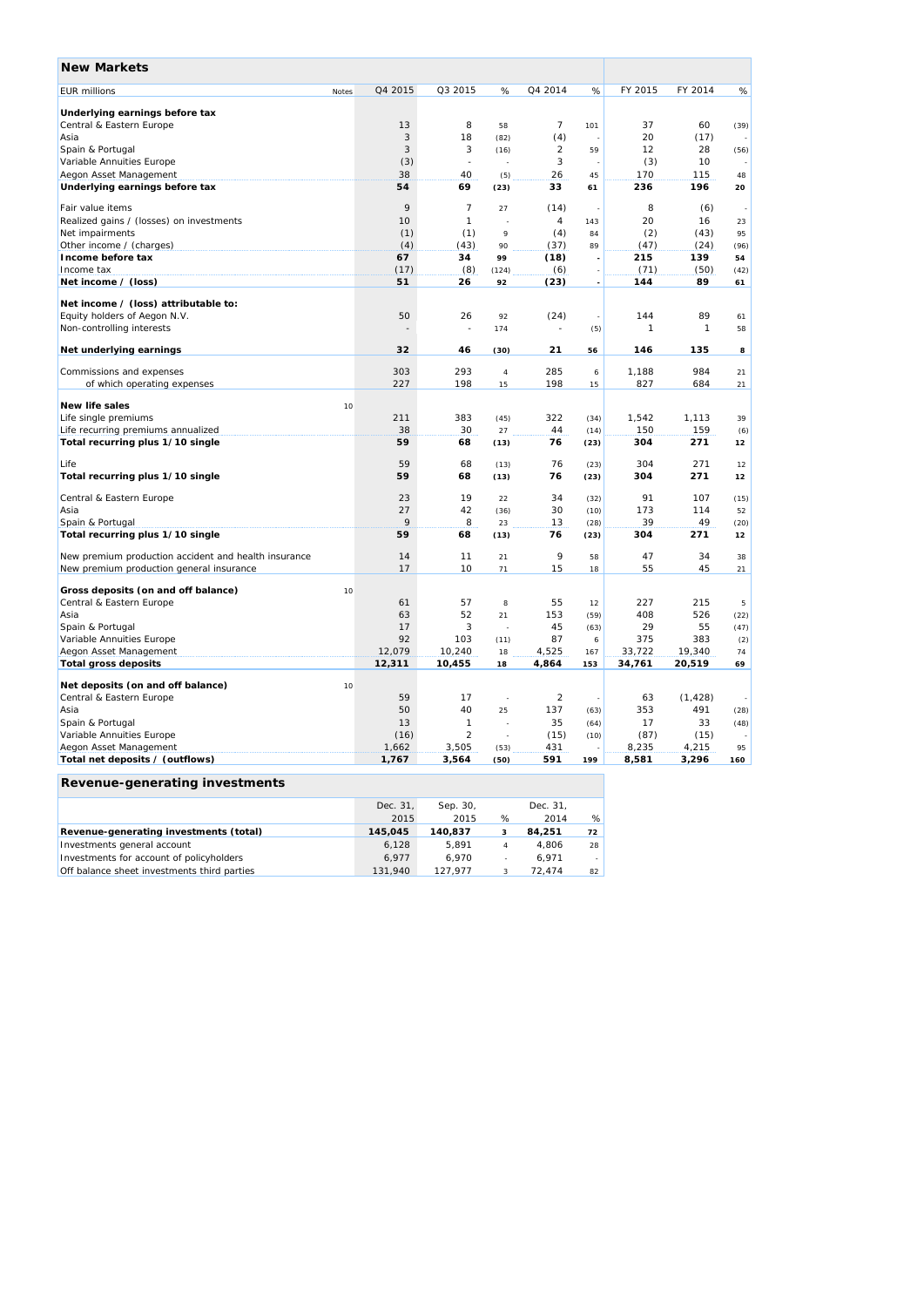| Market consistent value of new business |         |              |    |              |      |         |         |      |
|-----------------------------------------|---------|--------------|----|--------------|------|---------|---------|------|
|                                         |         | <b>MCVNB</b> |    | <b>MCVNB</b> |      |         |         |      |
| EUR millions, after tax                 | Q4 2015 | Q3 2015      | %  | 04 2014      | %    | FY 2015 | FY 2014 | %    |
|                                         |         |              |    |              |      |         |         |      |
| Americas                                | 101     | 99           |    | 133          | (24) | 354     | 554     | (36) |
| The Netherlands                         | 29      | 17           | 74 | 40           | (28) | 154     | 174     | (12) |
| United Kingdom                          | (3)     | (9)          | 63 | (6)          |      |         | (11)    | 95   |
| New Markets                             | 22      | 10           | 19 | 29           | (23) | 89      | 115     | (22) |
| Total                                   | 149     | 125          | 19 | 196          | (24) | 597     | 832     | (28) |

| <b>Modeled new business: APE</b> |              |         |            |                         |                     |      |                         |         |      |  |
|----------------------------------|--------------|---------|------------|-------------------------|---------------------|------|-------------------------|---------|------|--|
|                                  |              |         |            | <b>Premium business</b> |                     |      | <b>Premium business</b> |         |      |  |
|                                  |              |         | <b>APE</b> |                         | <b>APE</b>          |      |                         |         |      |  |
| <b>EUR</b> millions              | <b>Notes</b> | Q4 2015 | Q3 2015    | %                       | O <sub>4</sub> 2014 | %    | FY 2015                 | FY 2014 | %    |  |
|                                  |              |         |            |                         |                     |      |                         |         |      |  |
| Americas                         |              | 347     | 343        |                         | 360                 | (3)  | 1.484                   | 1,432   |      |  |
| The Netherlands                  |              | 99      | 39         | 158                     | 163                 | (39) | 289                     | 434     | (33) |  |
| United Kingdom                   |              | 186     | 194        | (4)                     | 194                 | (4)  | 911                     | 973     | (6)  |  |
| New Markets                      |              | 88      | -90        | (2)                     | 98<br>              | (10) | 401                     | 466     | (14) |  |
| Total                            |              | 721     | 666        | 8                       | 815                 | (12) | 3,085                   | 3,305   | (7)  |  |

| <b>Modeled new business: Deposits</b> |              |                 |         |      |                     |      |         |                         |      |  |  |  |
|---------------------------------------|--------------|-----------------|---------|------|---------------------|------|---------|-------------------------|------|--|--|--|
| <b>Deposit business</b>               |              |                 |         |      |                     |      |         | <b>Deposit business</b> |      |  |  |  |
|                                       |              | <b>Deposits</b> |         |      |                     |      |         |                         |      |  |  |  |
| <b>EUR</b> millions                   | <b>Notes</b> | Q4 2015         | Q3 2015 | %    | O <sub>4</sub> 2014 | %    | FY 2015 | FY 2014                 | %    |  |  |  |
|                                       |              |                 |         |      |                     |      |         |                         |      |  |  |  |
| Americas                              |              | 5.165           | 6.263   | (18) | 6.005               | (14) | 25.819  | 22.325                  | 16   |  |  |  |
| New Markets                           |              | 164             | 166     | (1)  | 249                 | (34) | 815     | 929                     | (12) |  |  |  |
| Total                                 |              | 5,328           | 6,429   | (17) | 6,254               | (15) | 26.635  | 23,255                  | 15   |  |  |  |

 $\sim$ 

| MCVNB/PVNBP summary |              |              |              |                         |                         |              |              |                         |                       |  |
|---------------------|--------------|--------------|--------------|-------------------------|-------------------------|--------------|--------------|-------------------------|-----------------------|--|
|                     |              |              |              | <b>Premium business</b> | <b>Premium business</b> |              |              |                         |                       |  |
|                     |              | <b>MCVNB</b> | <b>PVNBP</b> | MCVNB /<br><b>PVNBP</b> | MCVNB /<br>APE          | <b>MCVNB</b> | <b>PVNBP</b> | MCVNB /<br><b>PVNBP</b> | <b>MCVNB</b><br>/ APE |  |
| <b>EUR</b> millions | <b>Notes</b> | Q4 2015      |              | %                       | %                       | FY 2015      |              | %                       | %                     |  |
|                     | 8            |              |              |                         |                         |              |              |                         |                       |  |
| Americas            |              | 58           | 1.617        | 3.6                     | 16.7                    | 218          | 7.199        | 3.0                     | 14.7                  |  |
| The Netherlands     |              | 36           | 2.563        | 1.4                     | 36.2                    | 176          | 7.477        | 2.4                     | 60.9                  |  |
| United Kingdom      |              | (3)          | 1.586        | (0.2)                   | (1.9)                   | (1)          | 6.916        | (0.0)                   | (0.1)                 |  |
| New Markets         |              | 19           | 606          | 3.1                     | 21.1                    | 94           | 2.888        | 3.2                     | 23.3                  |  |
| Total               |              | 109          | 6,373        | 1.7                     | 15.2                    | 487          | 24,480       | 2.0                     | 15.8                  |  |

|                     |       |              | <b>Deposit business</b> |                         |                          |                   |              |                         |                     |
|---------------------|-------|--------------|-------------------------|-------------------------|--------------------------|-------------------|--------------|-------------------------|---------------------|
|                     |       | <b>MCVNB</b> | <b>PVNBP</b>            | MCVNB /<br><b>PVNBP</b> | MCVNB /<br>Deposits      | <b>MCVNB</b>      | <b>PVNBP</b> | MCVNB /<br><b>PVNBP</b> | MCVNB /<br>Deposits |
| <b>EUR</b> millions | Notes | Q4 2015      |                         | %                       | %                        |                   | FY 2015      | %                       | %                   |
|                     | 8     |              |                         |                         |                          |                   |              |                         |                     |
| Americas            |       | 43           | 8.895                   | 0.5                     | 0.8                      | 136               | 39.414       | 0.3                     | 0.5                 |
| The Netherlands     |       | (7)          | 487                     | (1.4)                   | $\overline{\phantom{a}}$ | (22)              | 1.905        | (1.2)                   |                     |
| New Markets         |       |              | 219                     | 1.7                     | 2.3                      | $\left( 4\right)$ | 981          | (0.4)                   | (0.5)               |
| Total               |       | 40           | 9.601                   | 0.4                     | 0.7                      | 110               | 42,300       | 0.3                     | 0.4                 |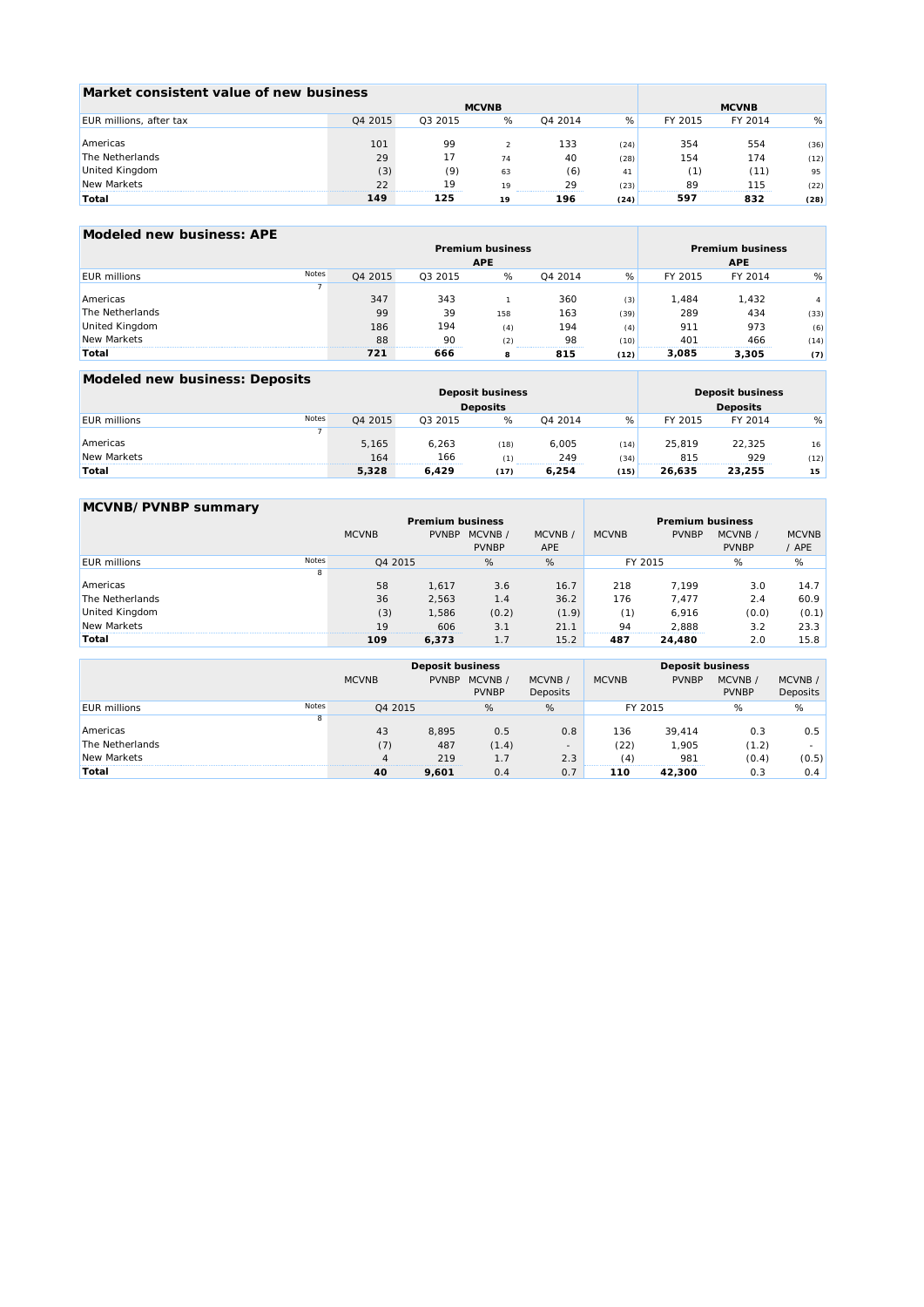### **Notes:**

<sup>1)</sup> For segment reporting purposes underlying earnings before tax, net underlying earnings, commissions and expenses, operating expenses, income tax (including joint ventures (jv's) and associated companies), income before tax (including jv's and associated companies) and market consistent value of new business are calculated by consolidating on a proportionate basis the revenues and expenses of Aegon's joint ventures and Aegon's associates. Aegon believes that these non-IFRS measures provide meaningful information about the underlying results of Aegon's business, including insight into the financial measures that Aegon's senior management uses in managing the business. Among other things, Aegon's senior management is compensated based in part on Aegon's results against targets using the non-IFRS measures presented here. While other insurers in Aegon's peer group present substantially similar non-IFRS measures, the non-IFRS measures presented in this document may nevertheless differ from the non-IFRS measures presented by other insurers. There is no standardized meaning to these measures under IFRS or any other recognized set of accounting standards. Readers are cautioned to consider carefully the different ways in which Aegon and its peers present similar information before comparing them.

Aegon believes the non-IFRS measures shown herein, when read together with Aegon's reported IFRS financial statements, provide meaningful supplemental information for the investing public to evaluate Aegon's business after eliminating the impact of current IFRS accounting policies for financial instruments and insurance contracts, which embed a number of accounting policy alternatives that companies may select in presenting their results (i.e. companies can use different local GAAPs to measure the insurance contract liability) and that can make the comparability from period to period difficult.

For a definition of underlying earnings and the reconciliation from underlying earnings before tax to income before tax, being the most comparable IFRS measure, reference is made to Note 3 "Segment information" of Aegon's condensed consolidated interim financial statements.

- $\mathcal{D}$ Sales is defined as new recurring premiums plus 1/10 of single premiums plus 1/10 of gross deposits plus new premium production accident and health plus new premium production general insurance.
- <sup>3)</sup> The present value, at point of sale, of all cashflows for new business written during the reporting period, calculated using approximate point of sale economics assumptions. Market consistent value of new business is calculated using a risk neutral approach, ignoring the investment returns expected to be earned in the future in excess of risk free rates (swap curves), with the exception of an allowance for liquidity premium. The Swap curve is extrapolated beyond the last liquid point to an ultimate forward rate. The market consistent value of new business is calculated on a post tax basis, after allowing for the time value financial options and guarentees, a market value margin for non-hedgeable financial and non-financial risks and the costs of non-hedgeable stranded capital.
- 4) Return on equity is a ratio using a non-GAAP measure and is calculated by dividing the net underlying earnings after cost of leverage by the average shareholders' equity excluding the revaluation reserve and the reserves related to defined benefit plans. The calculation of average shareholders' equity has changed as of January 1, 2015. Periodic RoE is based on the shareholders' equity at the beginning of the quarter and at the end of the quarter. YTD RoE is based on shareholders' equity at the beginning of the year and closing balances of all consecutive quarters. Comparative numbers for 2014 have been updated.
- 5) Included in other income/(charges) are charges made to policyholders with respect to income tax in the United Kingdom.
- 6) Includes production on investment contracts without a discretionary participation feature of which the proceeds are not recognized as revenues but are directly added to Aegon's investment contract liabilities.
- <sup>7)</sup> APE = recurring premium + 1/10 single premium.
- 8) PVNBP: Present value of new business premiums (PVNBP) is the premiums for the new business sold during the reporting period, projected using assumptions and projection periods that are consistent with those used to calculate the market consistent value of new business, discounted back to point of sale using the swap curve (plus liquidity premium where applicable). The Swap curve is extrapolated beyond the last liquid point to an ultimate forward rate.
- $9$  Reconciliation of operating expenses, used for segment reporting, to Aegon's IFRS based operating expenses.

| Operating expenses in earnings release<br>997           |         |
|---------------------------------------------------------|---------|
| Operating expenses related to jy's and associates<br>50 | 176     |
| Operating expenses for IFRS reporting<br>948            | 3,558   |
| Administrative expenses<br>361                          | 1.278   |
| 587<br>Employee expenses                                | 2.280   |
| Q4 2015                                                 | FY 2015 |

- <sup>10)</sup> New life sales, gross deposits and net deposits data include results from Aegon's joint ventures and Aegon's associates consolidated on a proportionate basis.
- <sup>11)</sup> Operational free cash flows reflect the sum of the return on free surplus, earnings on in-force business, release of required surplus on in-force business reduced by new business first year strain and required surplus on new business. Operational free cash flows is defined as the capital generated in a local operating unit measured as the change in the local binding capital metric for that period and after investments in new business. Operational free cash flow is a non-IFRS financial measure that should not be confused with cash flow from operations or any other cash flow measure calculated in accordance with IFRS. Management believes that operational free cash flows provides meaningful information to investors regarding capital generated on a net basis by Aegon's operating subsidiaries that may be available at the holding company. Because elements of operational free cash flows are calculated in accordance with local solvency requirements rather than in accordance with any recognized body of accounting principles, there is no IFRS financial measure that is directly comparable to operational free cash flows.
- a) The calculation of the IGD (Insurance Group Directive) capital surplus and ratio are based on Solvency I capital requirements on IFRS for entities within the EU (Pillar 1 for Aegon UK), and local regulatory solvency measurements for non-EU entities. Specifically, required capital for the life insurance companies in the US is calculated as two times the upper end of the Company Action Level range (200%) as applied by the National Association of Insurance Commissioners in the US. The calculation of the IGD ratio excludes the available and required capital of the UK With-Profit funds. In the UK solvency surplus calculation the local regulator only allows the available capital number of the With-Profit funds included in overall local available capital to be equal to the amount of With-Profit funds' required capital.
- b) The results in this release are unaudited.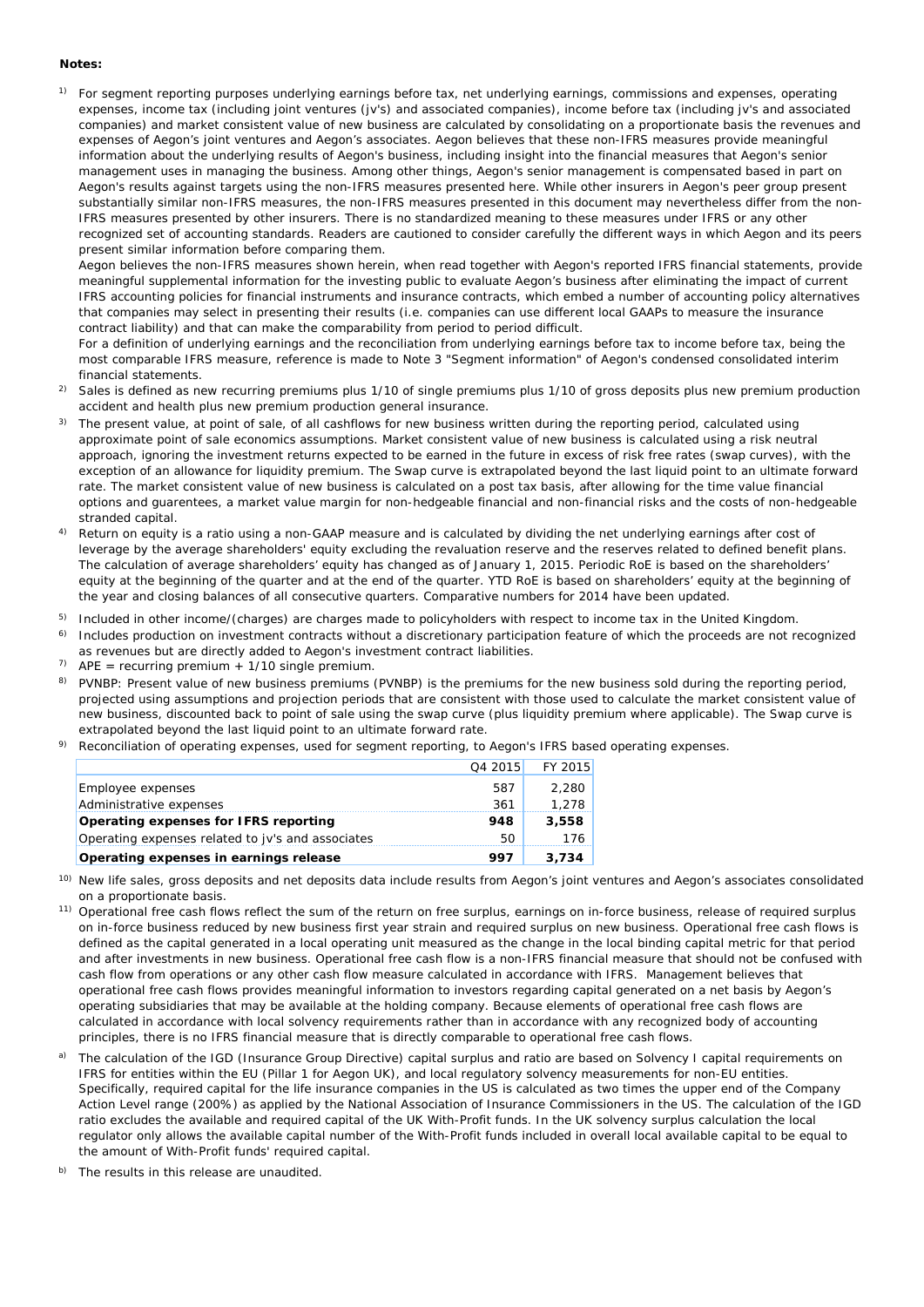### **Currencies**

Income statement items: average rate 1 EUR = USD 1.1100 (2014: USD 1.3288). Income statement items: average rate 1 EUR = GBP 0.7256 (2014: GBP 0.8061). Balance sheet items: closing rate 1 EUR = USD 1.0863 (2014: USD 1.2101). Balance sheet items: closing rate 1 EUR = GBP 0.7370 (2014: GBP 0.7760).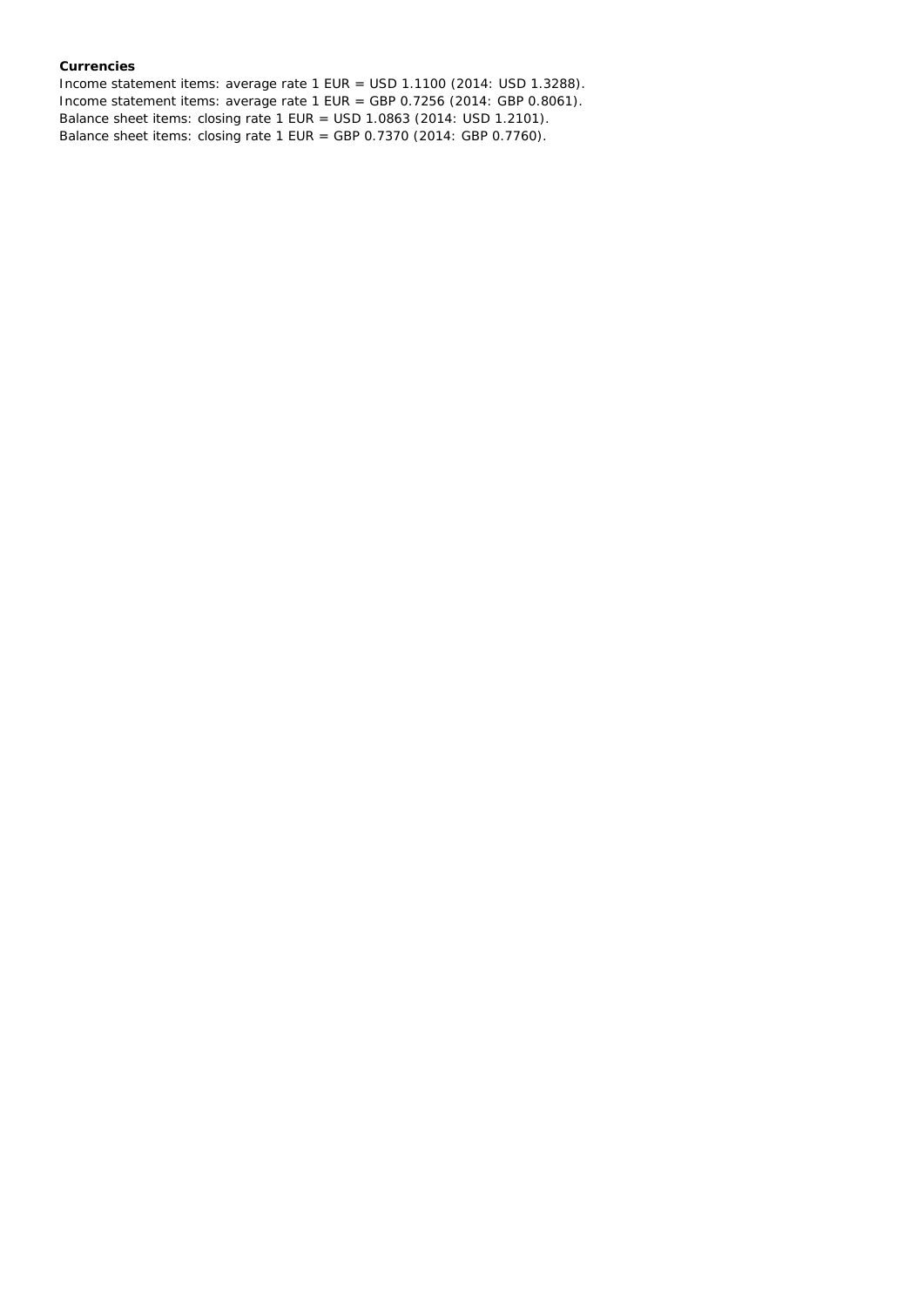| Kerncijfers                             |       |                   |    |          |       |          |          |                |
|-----------------------------------------|-------|-------------------|----|----------|-------|----------|----------|----------------|
| bedragen in EUR miljoenen               |       | Kw4 2015 Kw3 2015 | %  | Kw4 2014 | %     | 12M 2015 | 12M 2014 | %              |
| Onderliggend resultaat voor belastingen | 486   | 436               | 11 | 562      | $-14$ | 1,939    | 1,865    | 4 <sup>1</sup> |
| Nettowinst / verlies                    | 478   | $-524$            | ۰  | 399      | 20    | 619      | 1,186    | $-48$          |
| Verkoop                                 | 2.913 | 2.604             | 12 | 2.117    | 38    | 10.708   | 8,602    | 24             |
| Marktconforme waarde nieuwe productie   | 149   | 125               | 19 | 196      | $-24$ | 597      | 832      | $-28$          |
| Rendement op eigen vermogen             | 8.3%  | 6.8%              | 22 | 9.7%     | $-14$ | 7.5%     | 7.8%     | $-4$           |